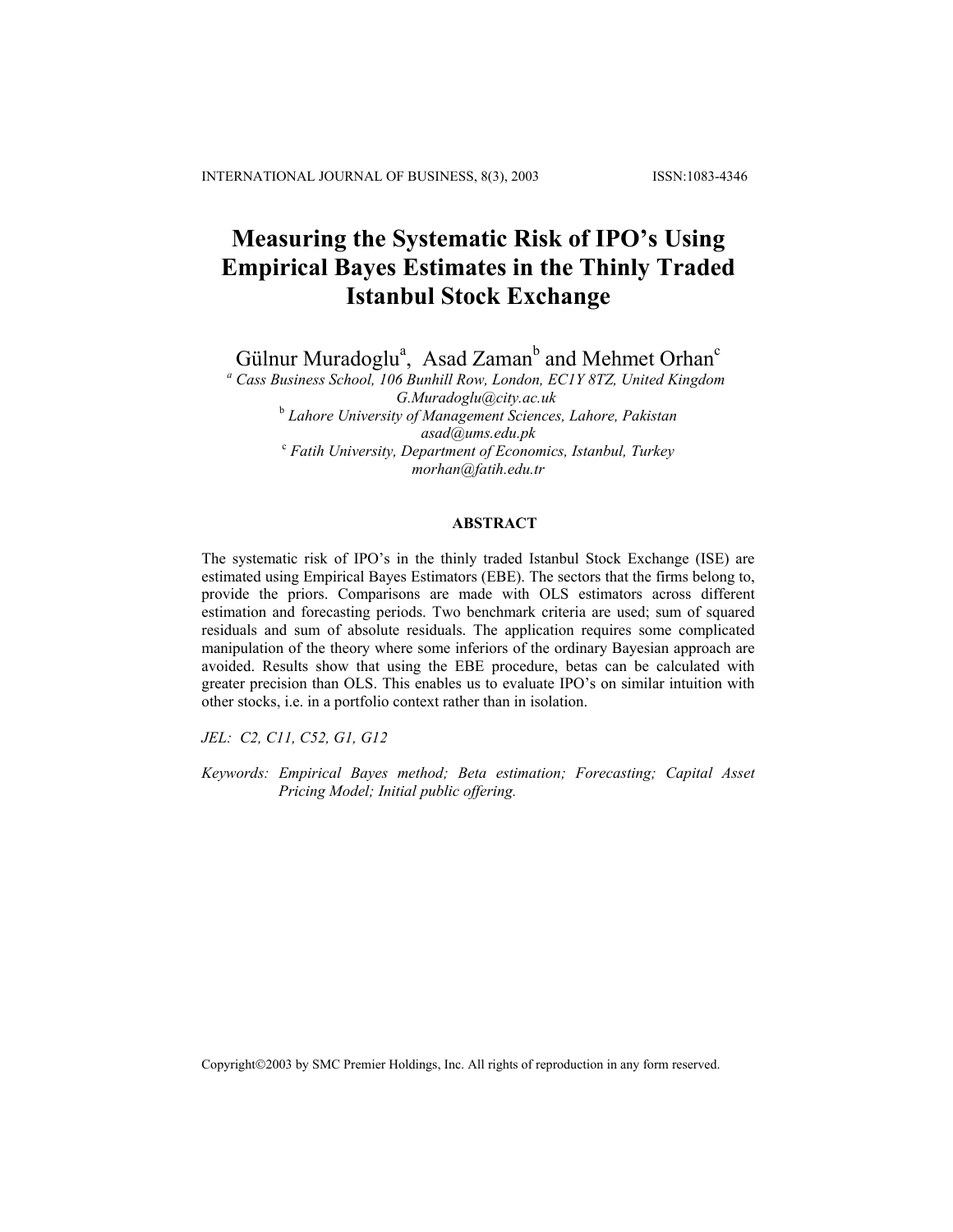# **I. INTRODUCTION**

The capital-asset-pricing model (CAPM) of Sharpe (1964) and Litner (1965) constitutes a cornerstone in finance literature. CAPM is still popular among academics as well as practitioners in estimating expected returns. It has a powerful intuition that centers on the assumption that investors hold mean-variance efficient portfolios as described by Markowitz (1959) and the underlying economics is clear-cut. Estimation of expected returns using CAPM is simple and straightforward.

Almost all textbooks in corporate finance recommend CAPM expected returns for estimating the cost of capital. Academics in empirical finance typically use CAPM to estimate benchmark expected returns. Despite the sound theoretical foundations and, simple estimation procedure, empirical problems remain. Considerable empirical evidence is reported that the market β alone is not sufficient to describe the expected returns on individual securities<sup>1</sup>. Several multi-factor alternatives have been offered the most prominent of which is the Arbitrage Pricing Theory of Roll and Ross (1984). Also, it is known that tests of CAPM are sensitive to the proxies used for market portfolio (Stambaugh, 1982) and the relationship between stock returns and systematic risk contains non-linearities (Tinic and West, 1986). Still, the market model is widely used as a benchmark for performance evaluation and for measurement of abnormal returns in event studies, due to its strong intuition and straightforward estimation.

One way to circumvent the trade-off between empirical problems in describing expected returns and the practical need for a straightforward measure of systematic risk is to use alternative estimation procedures. Depending upon the needs of the researchers, different estimation procedures have been proposed. Fama-MacBeth (1973) two-pass regressions and Fama-French (1992) three factor model are the most well known. Karolyi (1992) argues that adjustment techniques based on cross-sectional information are uninformative and introduces prior information in the form of size and sector based cross-sectional distributions. Berra and Kannan (1986), suggest a multiple root-linear model to adjust the betas, assuming that betas are changing over time with a regular pattern towards the mean value. Vazicek (1973) proposed a Bayesian adjustment technique where the weighted-average of historical and cross-sectional betas is used. Dimson (1979) considered the case of infrequent trading and proposed an aggregated coefficients method for estimating the betas. Siegel (1995) estimates betas from observed option prices to account for the implicit volatility of the stock. Wittkemper and Steiner (1996) use neural networks to predict the betas. This way, they account for the non-linear interdependencies between a number of variables besides the past returns. In that sense, they actually employ a multi-factor model.

The purpose of this paper is to introduce an alternative estimation procedure, Empirical Bayes (EB) Estimates, to tackle another problematic case, the initial public offerings, (IPOs). The available technology for measuring betas is based on regression analysis of historical data. In the case of an IPO, it is extremely difficult to estimate the betas due to the limited number of observations on the stock price. However, the practical need remains to estimate expected returns by using the same intuition applied to other stocks that the portfolio manager follows. There is little doubt that the portfolio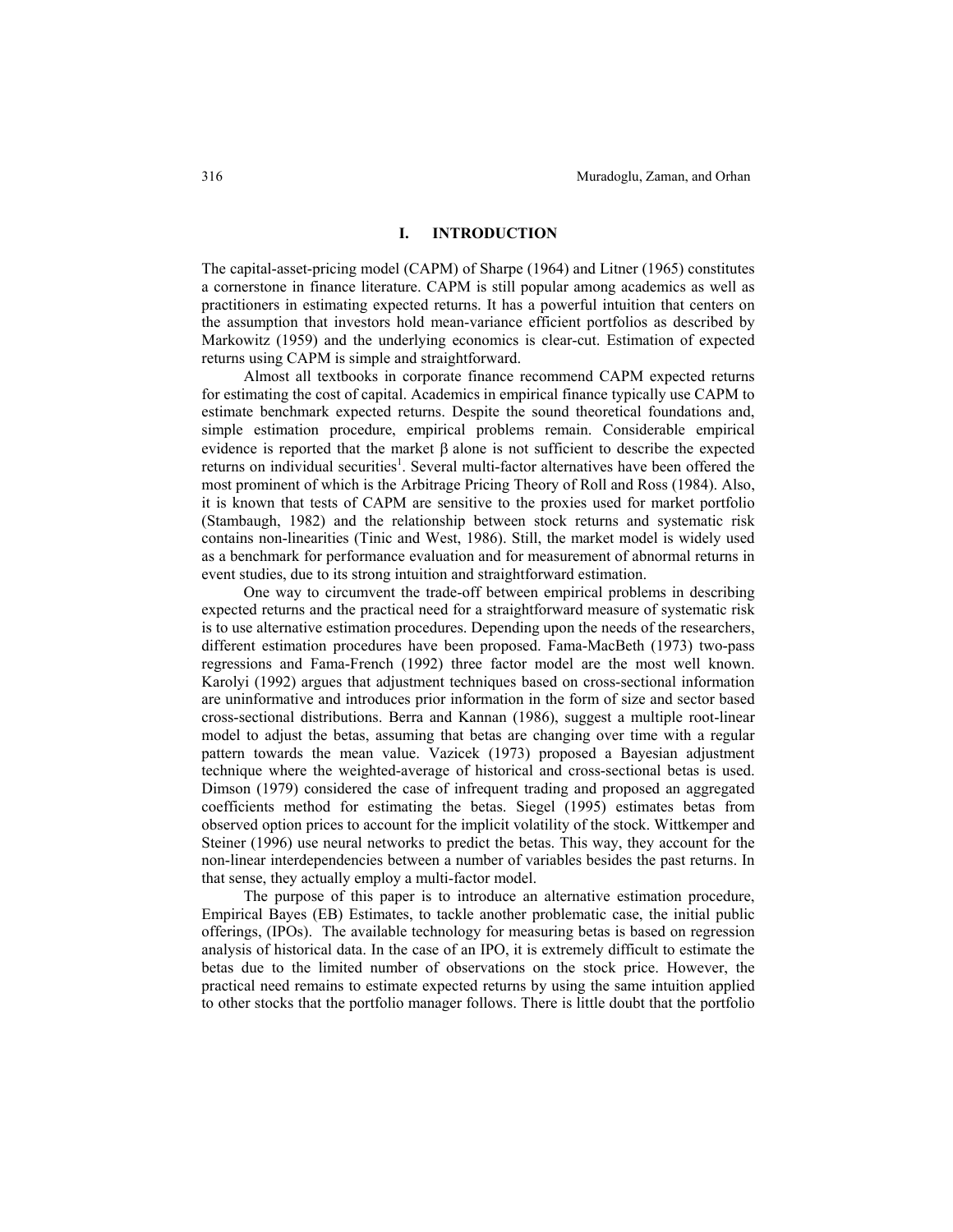manager wants to use the most widely accepted and simple-to-implement criterion to make inferences about the risky asset under consideration, the IPO.

CAPM is intuitive and simple to employ. The expected return on any security depends only on the sensitivity of its return to the market return, i.e. its market beta. The procedure is straightforward then. All you need to do is to choose an index to represent the market portfolio, and compute the betas against this index. Despite the overwhelming literature on the skepticism about several stock indices being proper representations of the market we shall not discuss the issue here. Rather we shall assume that, in practice, the stock index being readily available at the same frequency as the stock price data, will be used to represent the market.

In the case of IPO's the main problem is that historical data are extremely limited, a couple of days in fact. Therefore, this paper introduces the Empirical Bayes Estimates that will deal with the estimation problem. We use prices of other stocks in the same sector as priors, and calculate betas accordingly.

We show that the price forecasts improve considerably, when instead of Ordinary Least Squares (OLS), Empirical Bayes estimates are used with sector information as the prior. The basic difference between our Empirical Bayes method and the ordinary Bayesian method is that in the Empirical Bayes method we refer to the data set itself to assign the priors, which alleviates the problem of prior determination. Indeed, the EBE estimates use the OLS estimators but have some extra advantages over them. They also utilize the additional information provided by the data set itself. We refer to this issue in detail while we present the relevant formulas for OLS and EB estimators in the methodology section.

Stambaugh (1997) uses Bayesian predictive distributions of future returns successfully in constructing minimum variance portfolios for emerging markets. In that case, the need for the Bayesian approach arises due to the fact that the length of available histories differ across the assets traded on separate exchanges and he does not want to discard returns to truncate some markets. Other successful applications include Pastor and Stambaugh (1999) whereby cost of equity for individual firms is estimated in a Bayesian framework using several factor-based pricing models. They show that in the absence of mispricing uncertainty, uncertainty about betas become nearly as important as uncertainty about factor premiums.

Using sector information as the prior has a number of practical and theoretical advantages. The intuition behind CAPM and the simplicity of application remain. We employ a single-factor rather than a multi-factor alternative. The expected returns on securities are calculated considering their sensitivity to the market return. The stock index is still used as a representation of the market. However, adjustments are made giving as prior information the prices of the securities in the same industry as the IPO under investigation. Our results show that, using this Empirical Bayes procedure, betas can be calculated for the IPO's with great precision. This enables us to evaluate IPO's on similar intuition with other stocks, i.e. in a portfolio context, rather than in isolation.

The rest of the paper is organized as follows: Section 2 gives the empirical framework and section 3 the details of the data set. Measures used to compare OLS and EBE are presented in section 4. Empirical results are given in section 5, and section 6 concludes.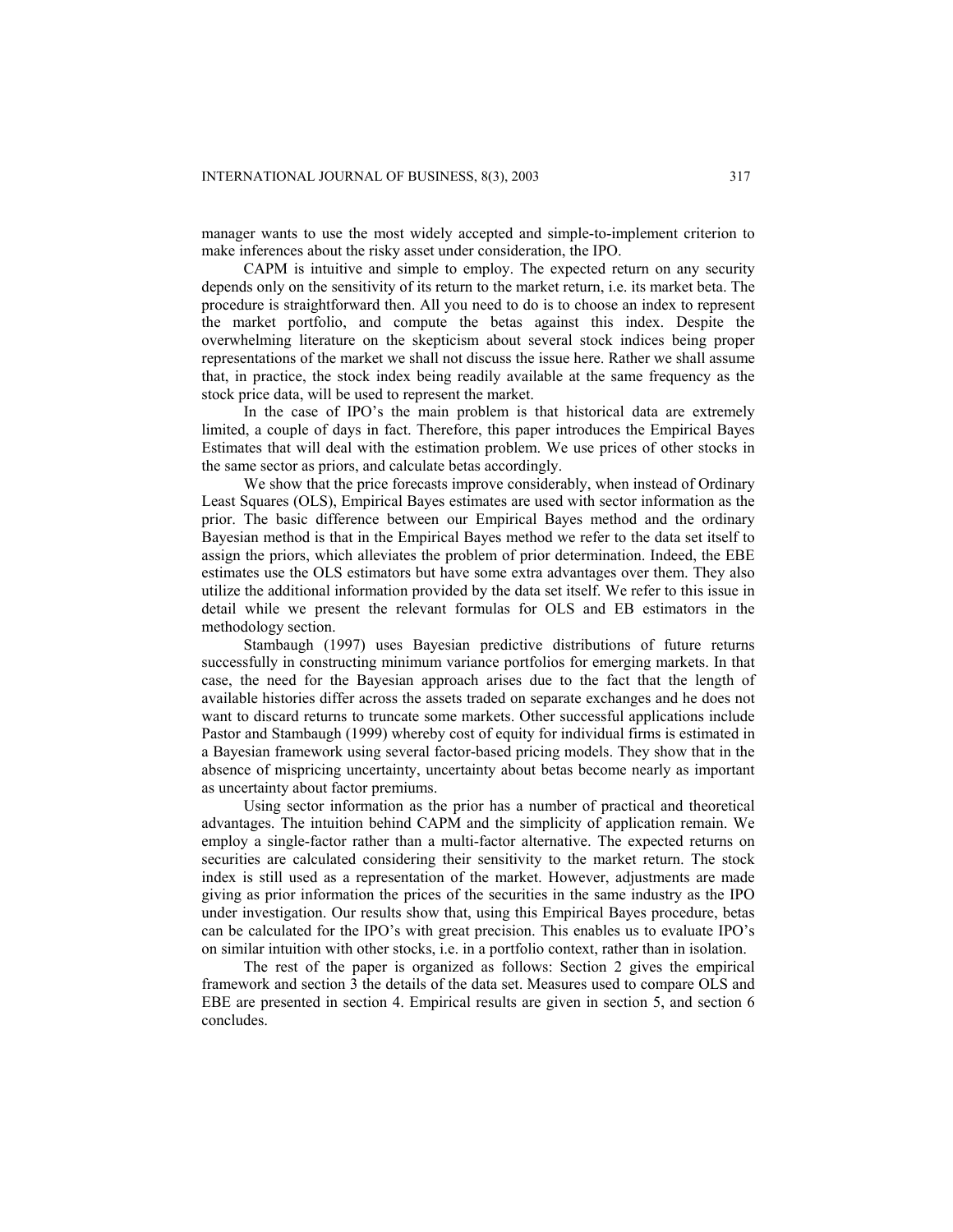# **II. EMPIRICAL FRAMEWORK**

The CAPM is a one factor model which basically states that the expected return  $/ E(R_{ii})/$ on any security i  $(i=1,2,...,N)^2$  at time t  $(t=1,2,...,T)$  depends only on the sensitivity of its return *(R)* to the market return *(M)*, i.e. its market beta  $(\beta_l)$ :

$$
R_t = \beta_0 + \beta_1 M_t + \varepsilon_t \tag{1}
$$

where

$$
\hat{\beta}_1 = \frac{\text{Cov}(R_t, M_t)}{\text{Var}(M_t)}
$$
\n(2)

Market risk is measured by  $\beta_l$ , that represents the volatility of security returns relative to the market, and is calculated as the ratio of the covariance between the stock and the market,  $[Cov(R_t, M_t)]$ , to the variance, i.e. the total risk in the market,  $[Var(M_t)]$ .

When we use OLS to estimate equation (1) the error terms have the following dimension, and variance terms:

$$
\varepsilon = (\varepsilon_1, \varepsilon_2, ..., \varepsilon_T) \tag{3}
$$

Hence, using OLS, beta estimate will be based on:

$$
\left[\varepsilon \mid \sigma^2\right] = N(0^{\circ}, \sigma^2) \tag{4}
$$

where OLS estimates of beta coefficients are:

$$
\left[\hat{\beta}^{OLS}|\beta,\sigma^2\right] = N(\beta^{\circ},\sigma^2(X^*X)^{-1})
$$
\n(5)

$$
\hat{\beta}^{OLS} = (X'X)^{-1}X'R
$$
\n(6)

Here  $X=[1 \; M]$ , where *1* is a T × 1 column vector of ones and  $\beta = (\beta_0, \beta_1)'$  is a 2 × 1 vector of regression coefficients for equation 1. The OLS estimates the common variances of the disturbance terms as:

$$
\hat{\sigma}^2 = \frac{\sum_{t=1}^{T} \hat{u}_t^2}{T - 2}
$$
 (7)

where u terms are the OLS residuals.

Note that the OLS approach to estimate Equations 1 through 4 assumes that parameter estimates for one stock tells us nothing about the likely true parameter values for any other stock. While this is a standard conservative assumption, it is quite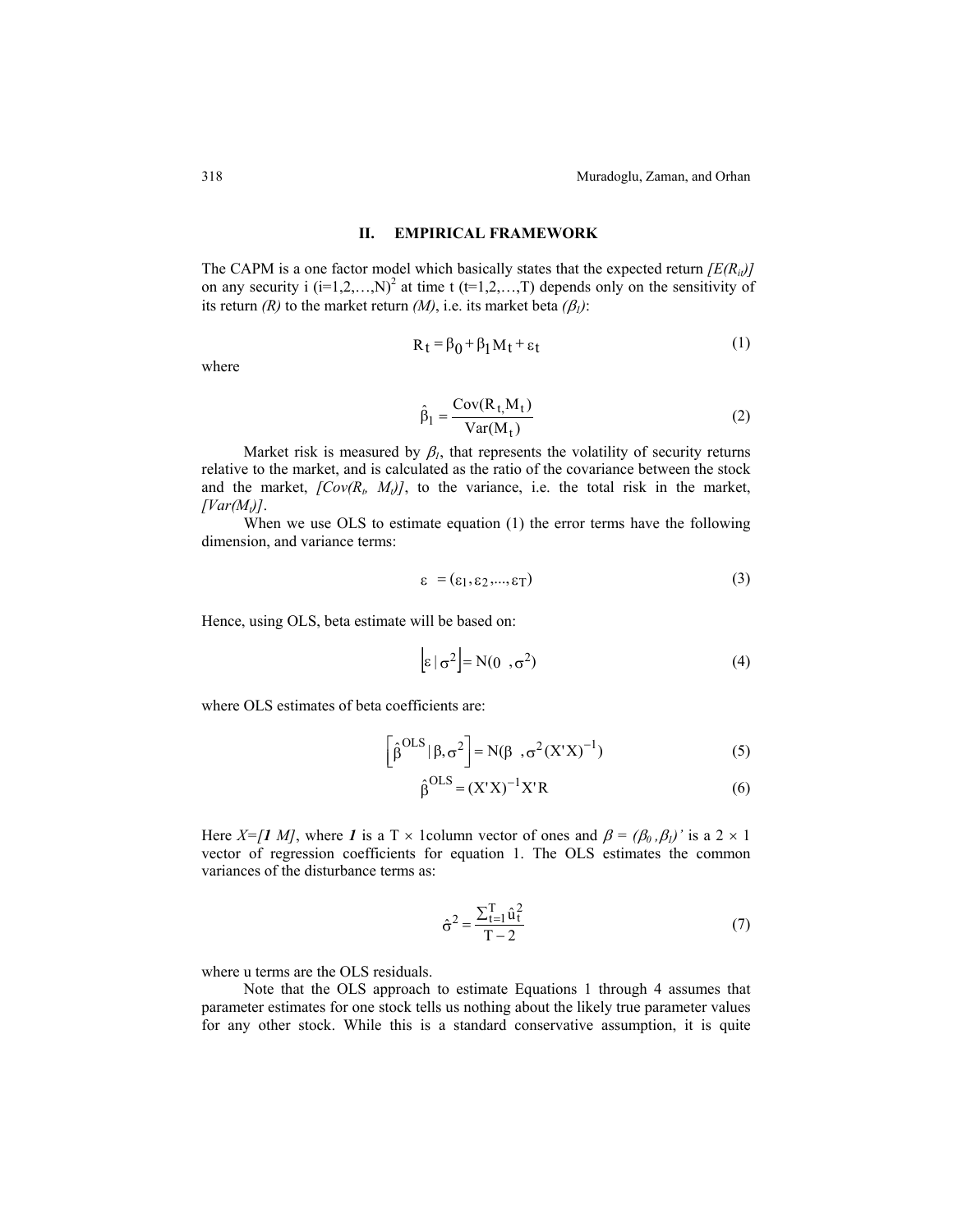restrictive for estimating betas in the case of IPO's. Indeed, there is some more information embedded in the data, which is ignored by OLS. The information we utilize in this paper is the likely coordinated action of the stocks within the same sector. The idea leading to the extra information employed by Empirical Bayes is that the stocks within the same sector are affected from the exogenous shocks to that sector together, therefore their behaviors are similar. This piece of information is used in our second approach, Empirical Bayes, which assumes that the true parameter values for the individual stocks are interrelated. In particular, the Empirical Bayes model is obtained by assuming that  $\beta$  has a normal prior distribution of the form:

$$
\left[\beta|\left(\theta,\Lambda\right)\right] \sim \mathcal{N}\left(\theta,\Lambda\right) \tag{8}
$$

The standard Bayesian approach now tries to specify the hyperparameters *θ* (for the mean of  $\beta$ ) and  $\Lambda$  (for the variance-covariance matrix of  $\beta$ ) and use Bayes' rule for estimation. This leads to the Bayesian estimator:

$$
\hat{\beta}^{\text{Bayes}} = D^{-1}(\sigma^{-2}(X'X)\hat{\beta}^{\text{OLS}} + \Lambda^{-1}\theta)
$$
\n(9)

where

$$
D = \sigma^{-2}(X'X) + \Lambda^{-1}
$$
 (10)

This estimator is a weighted average of the OLS estimate and the assumed prior mean where the weights are the estimated variances of the OLS estimate and the assumed prior variance. Note that the expression in the parenthesis above is the OLS estimate of  $\beta$  pre-multiplied by the inverse of the OLS covariance estimate,  $\sigma^2 (X'X)^{-1}$ . The ordinary Bayesian approach has some difficulties in suggesting priors. That is why we prefer the Empirical Bayes approach in which we refer to the data in order to set the priors. So we estimate *θ* and *Λ* directly from the interstock distribution of the OLS parameters. In particular an initial estimate for *θ* is;

$$
\hat{\theta} = \left[ \sum_{i=1}^{N} \sigma_i^{-2} (X_i' X_i) \right]^{-1} \left[ \sum_{i=1}^{N} \sigma_i^{-2} X_i' R_i \right]
$$
(11)

which is essentially a weighted average of the stock-specific OLS estimates where the weights are inversely related to the parameter's estimated variance.

Here we assume all off-diagonal entries of *Λ* are zero. This means we do not let any prior covariance across the coefficients, and this is called the D-Prior method of Empirical Bayes, D standing for the diagonal. With this assumption and our initial estimate of *θ* we form an initial estimate of *Λ* via: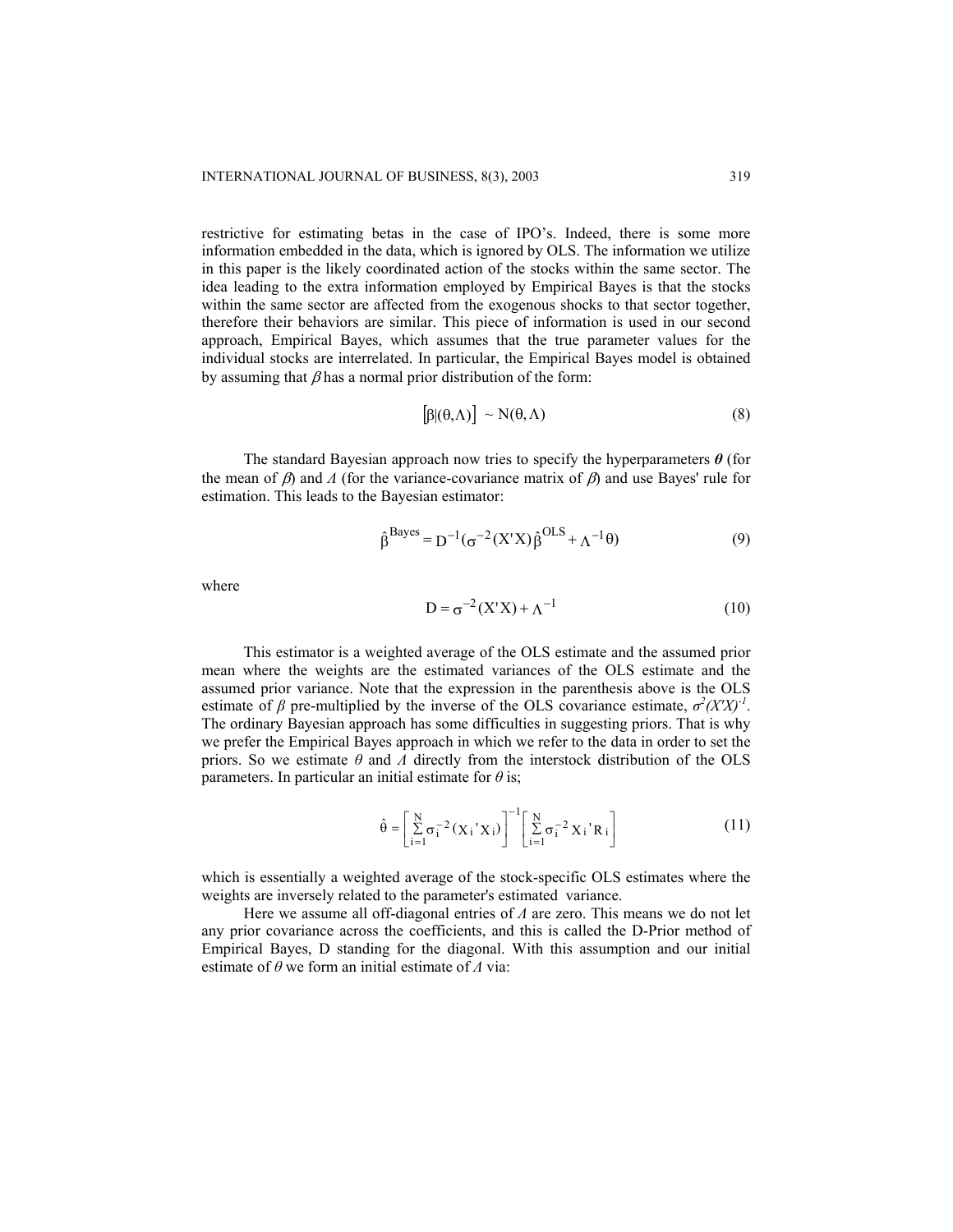$$
\hat{\Lambda} = \begin{bmatrix} \hat{\lambda}_1^+ & 0\\ 0 & \hat{\lambda}_2^+ \end{bmatrix}, \qquad \hat{\lambda}_j^+ > 0 \tag{12}
$$

$$
\hat{\lambda}_j = \frac{1}{N-1} \sum_{i=1}^{N} ((\beta_{ij} - \hat{\theta}_j)^2 - \hat{\sigma}_i^{-2} (X_i' X_i)_j)^+
$$
(13)

where *i* indexes stocks and *j* indexes regressors so that, for example,  $(M_i'M_{ij})$  refers to the *j<sup>th</sup>* diagonal element of *(M<sub>i</sub>'M<sub>i</sub>)*. In essence, each estimate for  $\lambda_j$  is an estimate of the interstock variance of parameter *j*, corrected for sampling error. We then reestimate  $\beta_i$ 's and also reestimate each element of *θ* with:

$$
\hat{\theta}_{j} = \sum_{i=1}^{N} (\sigma_{i}^{-2} (X_{i} {^{t}} X_{i})_{j} + \hat{\lambda}_{j}^{-1})^{-1} \left[ \sum_{i=1}^{N} \sigma_{i}^{-2} (X_{i} {^{t}} R_{i})_{j} + \hat{\lambda}_{j}^{-1} \hat{\beta}_{ij} \right]
$$
(14)

Note that the calculation of  $\theta$ ,  $\Lambda$  and  $\beta$ 's in the above equations require the solutions for each other, that is why we solve them iteratively. A GAUSS program<sup>3</sup> is coded to find these values as soon as some convergence criteria hold. The program is around 200 lines including the comments. We required the values obtained for these parameters to be stable, iteration after iteration. With solutions to these parameters in hand, the estimated variance of the posterior distribution of the  $\beta_i$ 's is computed as:

$$
Var(\hat{\beta}_i^{EB}) = (\hat{\Lambda}^{-1} + \left[\hat{\sigma}_i^2 (X_i' X_i)^{-1}\right]^{-1})^{-1}
$$
 (15)

Note that the estimated variance of the Empirical Bayes estimator is smaller than the variance of the OLS estimator by construction. The increased precision is a result of the increased information introduced into the model.

# **III. THE DATA SET**

The data set consists of the daily closing prices of all stocks traded at Istanbul Stock Exchange (ISE) from January  $1<sup>st</sup>$  1988 through July  $11<sup>th</sup>$  2001.<sup>4</sup> We have started with an initial sample of 276 firms. For each IPO, we require that the sector have at least three firms with continuous price data, so that we can calculate the priors. The resulting sample consists of 248 such firms. ISE's sector groupings are followed and a total of  $248$  firms are grouped into 19 sectors with 6 to 28 firms in each sector<sup>5</sup>. The ISEcomposite, which is a value-weighted index and is available on a continuous basis during trading, is used to represent the market. The returns on individual stocks and the index are calculated as log differences, to ensure continuously compounded returns.

In order to compare the performance of the OLS and Empirical Bayes methods, the time series data for each stock are split into two sets of different lengths; namely the estimation and the forecast periods. We pretend as follows: the time series data for stocks during the estimation period are assumed to be known by the investor. The time series data for the same stocks during the forecast period are assumed to be unknown to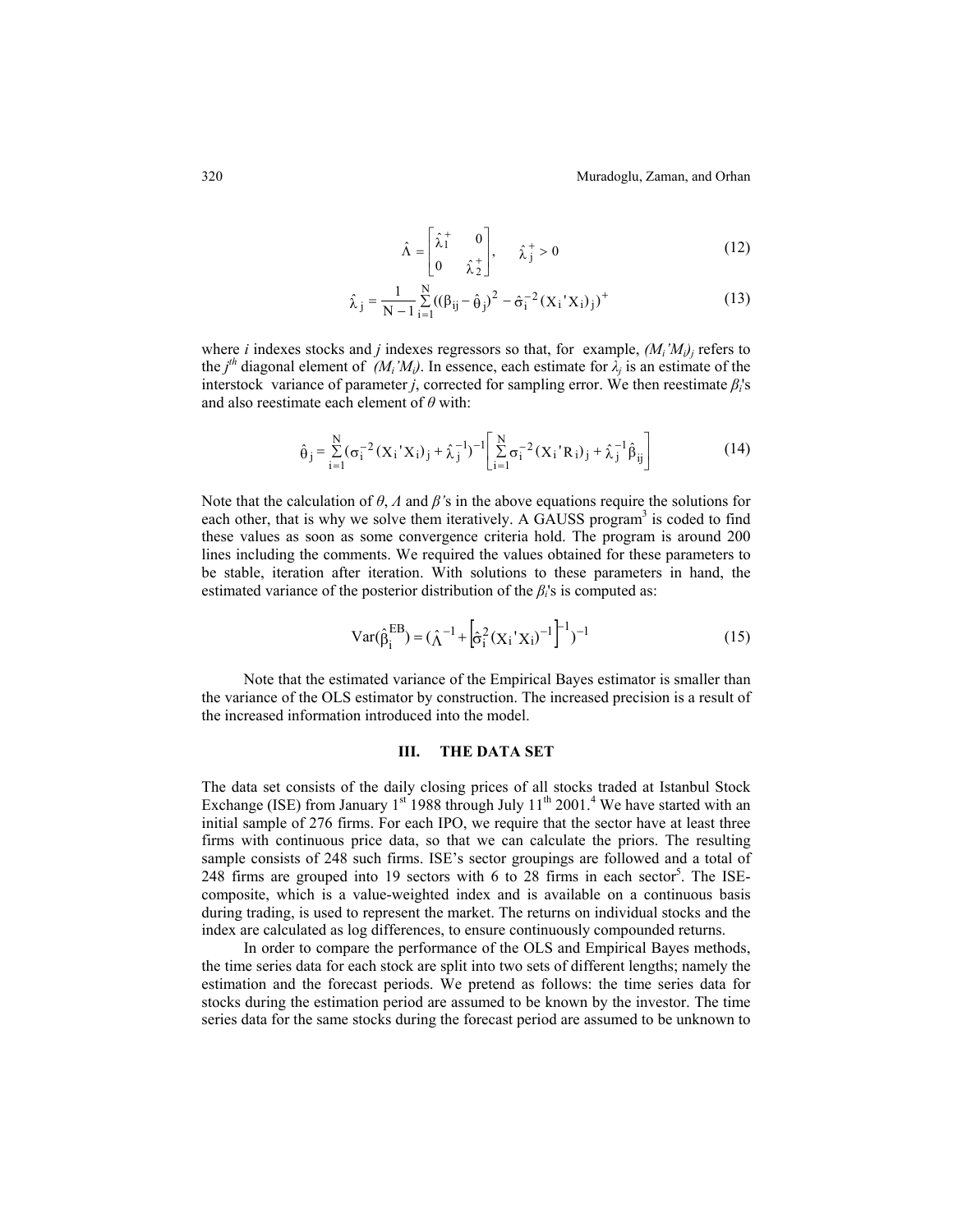the estimator. The actual (realized) values of stock prices in the forecast period are then used to compare the performance of two beta estimation methods; the OLS and the Empirical Bayes.

Several estimation and forecast periods are employed assuming different investment strategies. Since the purpose of the paper is to calculate betas for IPO's we start with very short estimation and forecast periods. Then we extend them to longer intervals. We estimate betas for the first five days (a week) after an IPO has been introduced and forecast the expected price for next week, which is the next five trading days. Finally, we estimate the betas using a 120-day (six months) estimation period and 20 day (one month) forecast period, which is consistent with the estimation, and portfolio adjustment periods employed by market practitioners as well as many researchers. Table 1 below displays the ten estimation and forecast periods that we used in this study.

## **Table 1**

#### Estimation and forecast periods of different investment strategies

We assume that the investor uses the following ten estimation and forecast periods for different investment strategies based on them. The investment strategies are labeled A through J. For example, investment strategy J has a 120-day estimation period and a 20 day forecast period.

| <b>Investment Strategy</b> |                        |  | B C D E F G H        |  |        |       |
|----------------------------|------------------------|--|----------------------|--|--------|-------|
| Estimation Period (days)   |                        |  | 10 15 20 20 40 60 80 |  | -- 100 | - 120 |
| Forecast Period (days)     | 5 5 5 5 20 20 20 20 20 |  |                      |  |        |       |

We compare the performances of OLS and Empirical Bayes estimates for each investment strategy, i.e. each estimation and forecast period, as follows: First we compare the performance of OLS and Empirical Bayes methods for the ten forecast and estimation periods for the initial public offerings (IPO's). Then we repeat the exercise for seasoned issues, i.e. the firms that had already been trading at ISE in the particular sector that the IPO was introduced.

In each case, both for the IPO's and for the seasoned issues, we had set the initial dates of the regressions to the days where a new stock, IPO, is introduced to the sector. For example, for strategy (A) the estimation period starts the day the IPO is introduced  $(t=1)$  and the first five days of trading  $(t=1,2,3,4,5)$  are used to estimate the betas. Then performance is measured for the forecast period, which is another 5 days after the estimation period ends  $(t=10)$ . Alternatively, for strategy  $(J)$ , estimation period also starts the day the IPO was introduced  $(t=1)$  and uses the 120 consecutive observations (t=1,2,3…120) following the introduction of the IPO for estimating betas. The forecast period is twenty days immediately following the estimation period  $(t=20)$ . The time series data for each stock in all 19 sectors and the index are arranged in such a way to let the date at which an IPO is introduced to initiate the regressions.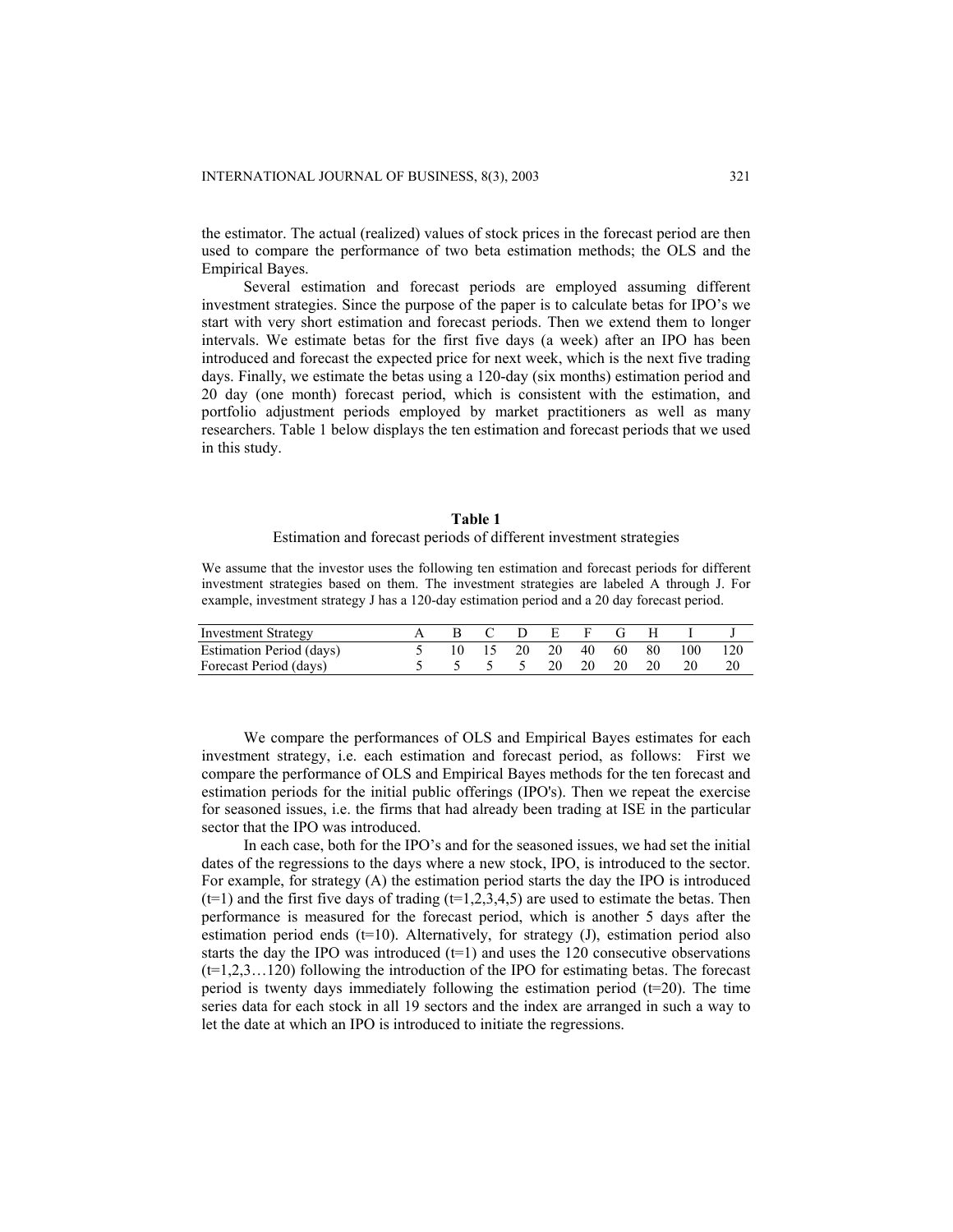#### **IV. COMPARISON OF OLS AND EMPIRICAL BAYES ESTIMATORS**

The performance of the OLS and Empirical Bayes estimators are compared by considering two forecast error measures; (1) Sum of Squared Residuals  $(F_{SSR})$ , and (2) Sum of Absolute Residuals  $(F_{SAR})$ . Both of them measure the discrepancy between the predicted values of stock returns using CAPM (Equation 1) and the true ones. Both forecast errors are similar to each other in the sense that they measure the discrepancy between the forecasted and actual values of stock returns. However,  $F_{SSR}$  uses squared errors and penalizes the larger discrepancies more by taking their square and summing up. Similarly, the smaller discrepancies, the ones less than 1, are praised by becoming even smaller when squared.  $F_{SAR}$  on the other hand, is more tolerant towards large forecast errors, and less tolerant to smaller errors by using the absolute values. The formulae for  $F_{SSR}$ , and  $F_{SAR}$  are given below:

$$
F_{\text{SSR}} = \sum_{t=1}^{T} (\hat{R}_{it} - R_{it})^2
$$
 (16)

$$
F_{\text{SAR}} = \sum_{t=1}^{T} |\hat{\mathbf{R}}_{it} - \mathbf{R}_{it}| \tag{17}
$$

We compare the performances of OLS and Empirical Bayes estimators via  $F<sub>S</sub>$  (or  $F_A$ ) which is the ratio of the  $F_{SSR}$  (or the  $F_{SAR}$ ) calculated from the Empirical Bayes and OLS estimators.  $F_S$  (or  $F_A$ ) is calculated as follows:

$$
FS = (FSSR, EB - FSSR,OLS)/(FSSR,OLS + FSSR, EB)
$$
 (18)

$$
F_A = (F_{SAR, EB} - F_{SAR,OLS}) / (F_{SAR,OLS} + F_{SAR, EB})
$$
\n(19)

where |...| stands for the absolute value, *i*, refers to firm *(i)* in each case  $(i=1,...n<sub>s</sub>)$ ,  $n<sub>s</sub>$ being the number of firms in the  $s<sup>th</sup>$  sector),  $F_{SSR,OLS}$  stands for the sum of squared residuals from OLS estimations,  $F_{SSREB}$  stand for the sum of squared residuals from Empirical Bayes estimations, similarly  $F_{SAR,OLS}$  stands for the sum of absolute residuals from OLS estimations, and *FSAR,EB* stands for the sum of absolute residuals from Empirical Bayes estimations.

 $F<sub>S</sub>$  is zero ( $F<sub>S</sub> = 0$ ) if the squared forecast errors estimated from Empirical Bayes and OLS are equal  $(F_{SSR,EB} = F_{SSR,OLS})$ . In this case neither method is superior to other.  $F<sub>S</sub>$  is less than zero ( $F<sub>S</sub> < 0$ ) if the forecast errors estimated by Empirical Bayes are less than the forecast errors estimated by OLS ( $F_{SSR,EB} < F_{SSR,OLS}$ ). If,  $F_S < 0$ , we understand that the Empirical Bayes estimates of beta are superior to the OLS estimates.  $F<sub>S</sub>$  is greater than zero  $(F_S > 0)$  if the forecast errors estimated by Empirical Bayes are greater than the forecast errors estimated by OLS ( $F_{SSR,EB} > F_{SSR,OLS}$ ). If  $F_S > 0$ , we understand that the OLS estimates of beta are superior to the Empirical Bayes estimates. The investor is advised to prefer estimating betas by the Empirical Bayes method if  $F_S < 0$ .

Alternatively,  $F_A$  is zero  $(F_A = 0)$  if the absolute forecast errors estimated by Empirical Bayes and OLS and are equal  $(F_{SAR,EB} = F_{SAR,OLS})$ . In this case neither method is superior to other.  $F_A$  is less than zero  $(F_A < 0)$  if the forecast errors of Empirical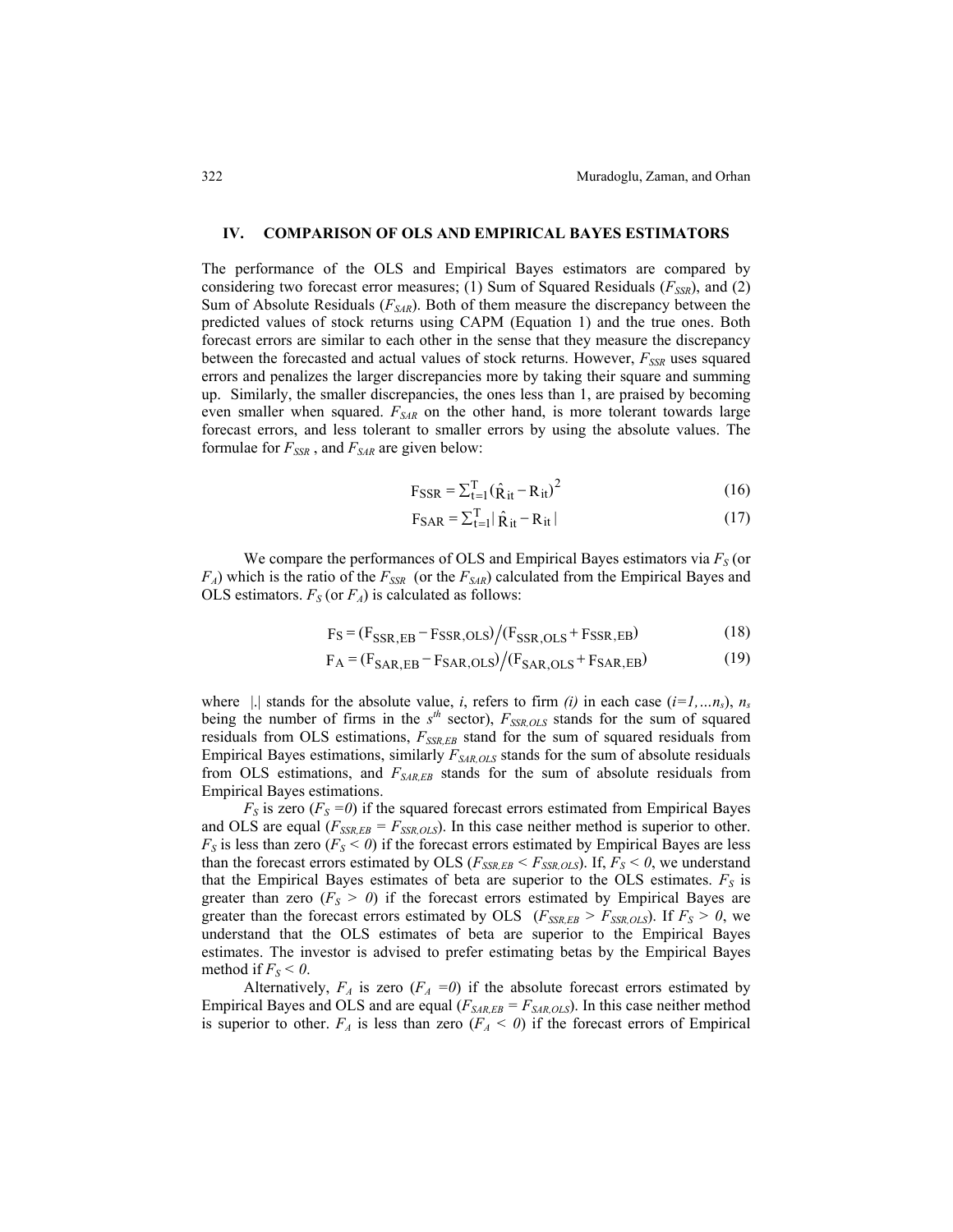Bayes are less than the forecast errors of OLS ( $F_{SAR,EB} < F_{SAR,OLS}$ ). If  $F_A < 0$ , we understand that the Empirical Bayes estimates of beta are superior to the OLS estimates.  $F_A$  takes a value greater than zero ( $F_A > 0$ ) if the forecast errors of Empirical Bayes are greater than the forecast errors of OLS ( $F_{SAR,EB} > F_{SAR,OLS}$ ). If  $F_A > 0$ , we understand that the OLS estimates of beta are superior to the Empirical Bayes estimates. The investor is advised to prefer estimating betas by the Empirical Bayes method if  $F_A < 0$ .

#### **V. EMPIRICAL RESULTS**

We have run 21,170 regressions and calculated betas for a total of 210 IPO's. We have calculated the betas for each stock using first the OLS and then the EB. Using both methods we have calculated the betas under 10 different estimation-forecast period pairs. Using both methods and all ten estimation-forecast period pairs, we have calculated betas each time an IPO entered the sector. We calculate  $F<sub>S</sub>$  and  $F<sub>A</sub>$  for 10 different estimation-forecast horizons (A, B…J). Thereby, for each estimation-forecast horizon, we can compare the performance of Empirical Bayes and OLS estimators. Note here that the Empirical Bayes is superior to OLS if  $F_S < 0$  and/or if  $F_A < 0$ .

In the case of IPO's, the major problem is that the time-series data are not available, and the number of observations to be used for estimating betas are severely limited. This way we can understand if Empirical Bayes is a convincing alternative to estimate betas with limited number of data points in the case of IPO's. The second problem in the case of IPO's is the number of firms in each sector that we use as the prior. In our data set, a sector is defined if it includes at least three firms. Therefore, the number of firms in each sector starts from 3 and gradually increases to 28 as new firms enter the sector. This gave us an opportunity to observe the successes of the Empirical Bayes estimators when the number of firms in each sector is changing as a result of which the priors we use are changing. Table 2 reports the mean values of  $F<sub>S</sub>$  and Table 3 reports the mean values of  $F_A$  for IPO's.

Considering Tables 2, and 3, that report the mean  $F_S$  and  $F_A$  for the IPO's, one can easily observe that, overall, the Empirical Bayes technique does better then the OLS with improved results when the estimation period is shorter. In Table 2, we can see that regardless of the number of firms in the sector which we use to get the prior, for shorter estimation periods of 5 to 20 days (columns A through D) in 67 out of 76 cases  $F<sub>S</sub> < 0$ , indicating that Empirical Bayes is better. A similar picture is apparent in Table 3. For shorter estimation periods of 5 to 20 days (columns A through D) in 66 out of 76 cases  $F_A < 0$ . This brings additional support that Empirical Bayes is a better method to estimate the betas for IPO's.

The same is true when the estimation period moves from 1 month (20 days) to 6 months (120 days) and the forecast period is fixed at one month (20 days), columns (E) through (J). In Table 2 we observe see that for the 20 days' forecast period, in 86 out of 114 cases  $F_S < 0$ . In Table 3,  $F_A < 0$  in 87 out of 114 cases. Overall, we can say that Empirical Bayes estimators dominate OLS estimators, but the level of domination diminishes as the estimation period becomes longer and the number of observations used in regressions increases from 5 to 120. The main reason behind this is not the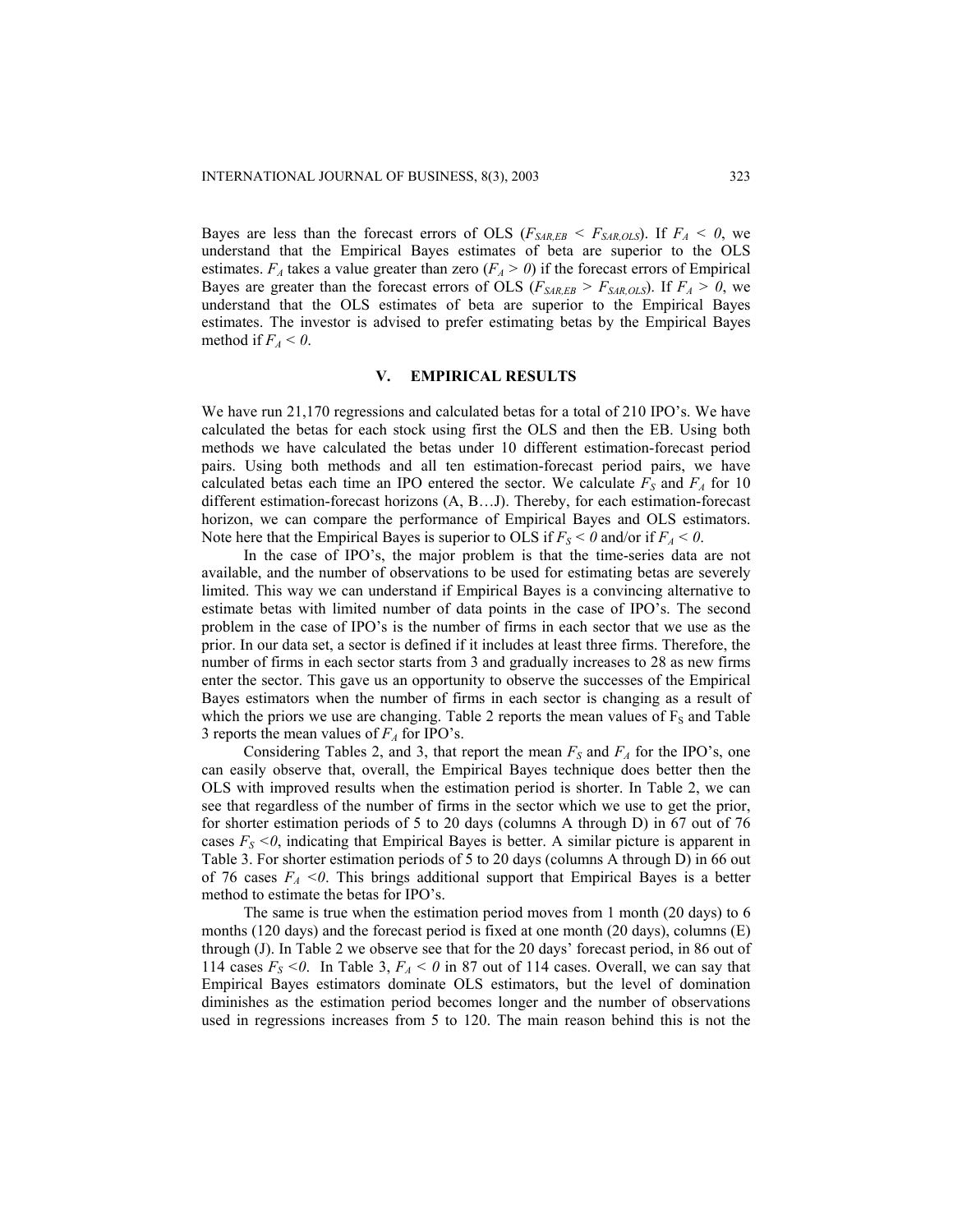deterioration in the performance of EBE as the estimation period gets larger; it is the progress of OLS performance as the number of observations in the estimations increase.

# **Table 2**

## Mean  $F_S$  for IPO's under different investment strategies

This table reports the mean values of  $F<sub>S</sub>$  under different investment strategies for firms in each sector. The investment strategies are given in the first row. The sector codes are given in the first column.  $F<sub>S</sub>$  is described in equation (18) in the text as the ratio of the difference of the squared forecast errors estimated using Empirical Bayes and OLS to the sum of the two.  $F<sub>S</sub>$  takes the value zero  $(F<sub>S</sub>=0)$  if the squared forecast errors estimated from Empirical Bayes and OLS and are equal ( $F_{SSR, EB} = F_{SSR,OLS}$ ). In this case neither method is superior to other.  $F_S$  takes a value less than zero ( $F_S < 0$ ) if the forecast errors estimated from Empirical Bayes are less than the forecast errors estimated from OLS regressions ( $F_{SSR, EB} < F_{SSR,OLS}$ ). If,  $F_S < 0$ , we understand that the Empirical Bayes estimators of beta were superior to the OLS estimators, and thus Empirical Bayes is a better method to estimate the betas.  $F<sub>S</sub>$  takes a value greater than zero ( $F<sub>S</sub> > 0$ ) if the forecast errors estimated from Empirical Bayes are greater than the forecast errors estimated from OLS regressions ( $F_{SSR, EB} > F_{SSR,OLS}$ ). If,  $F_S > 0$ , we understand that the OLS estimators of beta were superior to the Empirical Bayes estimators, and thus OLS is a better method to estimate the betas. The investor is advised to prefer estimating betas using the Empirical Bayes method if  $F_S$  < 0.

| Sector         | A        | B        | $\mathcal{C}$ | D        | E        | F        | G        | H        | I        | J        |
|----------------|----------|----------|---------------|----------|----------|----------|----------|----------|----------|----------|
| 1              | $-0.242$ | $-0.091$ | $-0.051$      | 0.030    | $-0.046$ | $-0.015$ | $-0.012$ | 0.000    | $-0.011$ | $-0.021$ |
| $\overline{c}$ | $-0.236$ | $-0.039$ | 0.154         | $-0.095$ | 0.024    | $-0.061$ | $-0.012$ | $-0.051$ | 0.034    | 0.116    |
| 3              | $-0.178$ | $-0.125$ | $-0.091$      | $-0.049$ | $-0.075$ | 0.002    | $-0.008$ | $-0.009$ | $-0.042$ | $-0.041$ |
| $\overline{4}$ | $-0.065$ | $-0.220$ | $-0.134$      | $-0.107$ | $-0.093$ | $-0.209$ | $-0.259$ | $-0.103$ | $-0.066$ | $-0.125$ |
| 5              | $-0.244$ | 0.025    | $-0.106$      | $-0.141$ | $-0.062$ | $-0.052$ | $-0.044$ | $-0.009$ | $-0.015$ | $-0.023$ |
| 6              | 0.023    | $-0.320$ | $-0.179$      | 0.174    | 0.017    | $-0.195$ | 0.006    | 0.006    | $-0.036$ | $-0.013$ |
| 7              | $-0.194$ | $-0.210$ | $-0.099$      | $-0.098$ | $-0.108$ | $-0.036$ | $-0.020$ | $-0.027$ | $-0.015$ | $-0.011$ |
| 8              | $-0.113$ | $-0.120$ | $-0.132$      | $-0.115$ | $-0.058$ | $-0.005$ | $-0.068$ | $-0.020$ | $-0.050$ | $-0.020$ |
| 9              | $-0.181$ | $-0.133$ | $-0.056$      | $-0.048$ | $-0.046$ | 0.063    | 0.041    | $-0.018$ | 0.003    | 0.006    |
| 10             | $-0.094$ | $-0.268$ | $-0.096$      | $-0.049$ | $-0.053$ | $-0.020$ | $-0.083$ | $-0.023$ | 0.064    | 0.001    |
| 11             | 0.001    | $-0.114$ | $-0.082$      | $-0.013$ | $-0.111$ | $-0.011$ | $-0.015$ | $-0.055$ | 0.013    | $-0.018$ |
| 12             | $-0.240$ | $-0.056$ | $-0.067$      | $-0.070$ | $-0.053$ | $-0.052$ | $-0.016$ | $-0.016$ | $-0.016$ | $-0.040$ |
| 13             | $-0.228$ | $-0.093$ | $-0.056$      | $-0.195$ | $-0.076$ | 0.002    | $-0.018$ | $-0.019$ | $-0.004$ | 0.008    |
| 14             | $-0.263$ | $-0.272$ | $-0.129$      | $-0.036$ | $-0.004$ | 0.010    | 0.013    | $-0.018$ | 0.003    | $-0.009$ |
| 15             | $-0.329$ | 0.006    | $-0.217$      | $-0.136$ | $-0.035$ | 0.005    | $-0.094$ | $-0.030$ | 0.004    | $-0.016$ |
| 16             | $-0.339$ | $-0.567$ | $-0.154$      | $-0.444$ | 0.054    | $-0.049$ | $-0.003$ | $-0.013$ | 0.007    | 0.018    |
| 17             | $-0.233$ | $-0.210$ | $-0.027$      | $-0.079$ | $-0.111$ | $-0.062$ | $-0.025$ | $-0.020$ | $-0.058$ | $-0.015$ |
| 18             | $-0.482$ | $-0.065$ | 0.041         | $-0.164$ | $-0.051$ | $-0.023$ | $-0.009$ | $-0.010$ | $-0.213$ | $-0.157$ |
| 19             | 0.064    | 0.112    | 0.001         | 0.223    | 0.075    | 0.023    | $-0.003$ | $-0.011$ | $-0.035$ | 0.008    |
| mean           | $-0.188$ | $-0.145$ | $-0.078$      | $-0.074$ | $-0.043$ | $-0.036$ | $-0.033$ | $-0.023$ | $-0.023$ | $-0.018$ |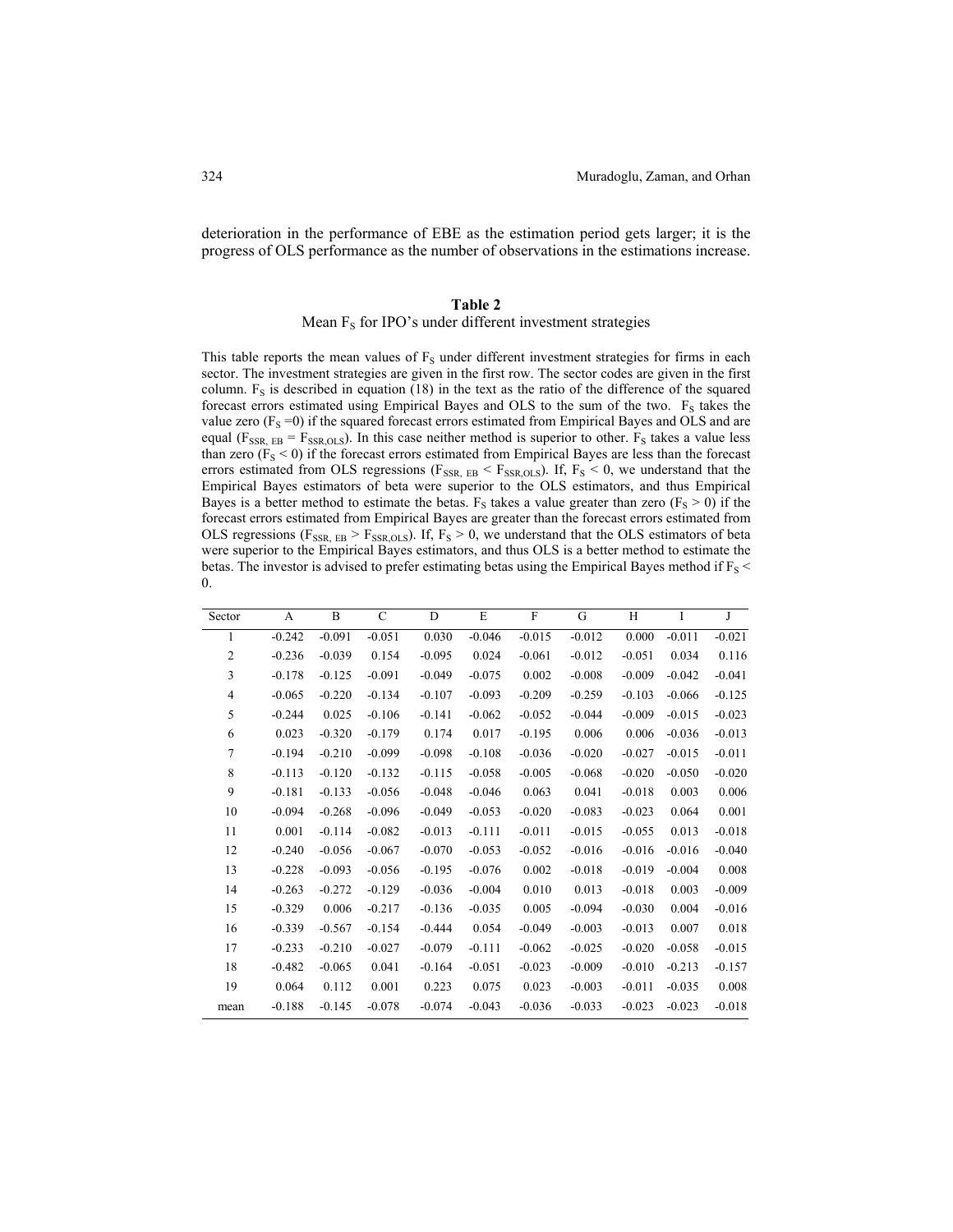## Mean  $F_A$  for IPO's under different investment strategies

This table reports the mean values of  $F_A$  under the different investment strategies for firms in each sector. The investment strategies are given in the first row. The sector codes are given in the first column.  $F_A$  is described in equation (19) in the text as the ratio of the difference of absolute forecast errors estimated using Empirical Bayes and OLS to the sum of the two.  $F_A$  takes the value zero  $(F_A = 0)$  if the squared forecast errors estimated from Empirical Bayes and OLS and are equal ( $F_{SAR, EB} = F_{SAR,OLS}$ ). In this case neither method is superior to other.  $F_A$  takes a value less than zero ( $F_A < 0$ ) if the forecast errors estimated from Empirical Bayes are less than the forecast errors estimated from OLS regressions ( $F_{SAR, EB} < F_{SAR,OLS}$ ). If,  $F_A < 0$ , we understand that the Empirical Bayes estimators of beta were superior to the OLS estimators, and thus Empirical Bayes is a better method to estimate the betas.  $F_A$  takes a value greater than zero ( $F_A$  > 0) if the forecast errors estimated from Empirical Bayes are greater than the forecast errors estimated from OLS regressions ( $F_{SAR, EB} > F_{SAR,OLS}$ ). If,  $F_A > 0$ , we understand that the OLS estimators of beta were superior to the Empirical Bayes estimators, and thus OLS is a better method to estimate the betas. The investor is advised to prefer estimating betas using the Empirical Bayes method if  $F_A < 0$ .

| A        | B        | $\mathcal{C}$ | D        | E        | F        | G        | H        | I        | J        |
|----------|----------|---------------|----------|----------|----------|----------|----------|----------|----------|
| $-0.111$ | $-0.034$ | 0.002         | 0.049    | $-0.030$ | $-0.004$ | $-0.005$ | $-0.006$ | $-0.007$ | $-0.009$ |
| $-0.059$ | 0.028    | 0.085         | $-0.023$ | 0.012    | $-0.036$ | $-0.019$ | $-0.042$ | 0.026    | 0.066    |
| $-0.100$ | $-0.073$ | $-0.056$      | $-0.032$ | $-0.045$ | 0.004    | $-0.002$ | $-0.005$ | $-0.025$ | $-0.030$ |
| $-0.032$ | $-0.090$ | $-0.060$      | $-0.045$ | $-0.039$ | $-0.127$ | $-0.161$ | $-0.061$ | $-0.052$ | $-0.100$ |
| $-0.141$ | 0.039    | $-0.059$      | $-0.070$ | $-0.033$ | $-0.024$ | $-0.025$ | $-0.003$ | $-0.006$ | $-0.015$ |
| 0.056    | $-0.172$ | $-0.075$      | 0.086    | $-0.009$ | $-0.112$ | 0.006    | 0.001    | $-0.021$ | $-0.009$ |
| $-0.117$ | $-0.112$ | $-0.089$      | $-0.062$ | $-0.063$ | $-0.017$ | $-0.018$ | $-0.010$ | $-0.013$ | $-0.008$ |
| $-0.051$ | $-0.077$ | $-0.077$      | $-0.057$ | $-0.030$ | $-0.010$ | $-0.041$ | $-0.020$ | $-0.024$ | $-0.011$ |
| $-0.112$ | $-0.063$ | $-0.036$      | $-0.009$ | $-0.026$ | 0.038    | 0.025    | $-0.013$ | 0.006    | 0.005    |
| $-0.054$ | $-0.123$ | $-0.018$      | $-0.008$ | $-0.016$ | $-0.026$ | $-0.037$ | $-0.011$ | 0.044    | 0.012    |
| $-0.010$ | $-0.064$ | $-0.060$      | $-0.013$ | $-0.093$ | $-0.001$ | $-0.009$ | $-0.034$ | 0.015    | $-0.007$ |
| $-0.124$ | $-0.032$ | $-0.028$      | $-0.026$ | $-0.024$ | $-0.028$ | $-0.008$ | $-0.008$ | $-0.008$ | $-0.025$ |
| $-0.124$ | $-0.068$ | $-0.005$      | $-0.125$ | $-0.039$ | 0.016    | $-0.006$ | $-0.002$ | $-0.003$ | 0.000    |
| $-0.140$ | $-0.129$ | $-0.077$      | $-0.040$ | $-0.015$ | 0.007    | 0.003    | $-0.019$ | 0.009    | $-0.003$ |
| $-0.170$ | $-0.015$ | $-0.107$      | $-0.055$ | 0.001    | 0.006    | $-0.046$ | $-0.019$ | 0.000    | $-0.005$ |
| $-0.224$ | $-0.326$ | $-0.136$      | $-0.291$ | $-0.034$ | $-0.019$ | 0.004    | 0.006    | 0.006    | 0.013    |
| $-0.127$ | $-0.098$ | $-0.017$      | $-0.048$ | $-0.084$ | $-0.037$ | $-0.012$ | $-0.011$ | $-0.034$ | $-0.008$ |
| $-0.303$ | $-0.034$ | 0.033         | $-0.079$ | $-0.012$ | $-0.021$ | $-0.004$ | $-0.001$ | $-0.147$ | $-0.095$ |
| 0.021    | 0.065    | $-0.020$      | 0.108    | 0.021    | $-0.020$ | $-0.004$ | $-0.020$ | $-0.023$ | 0.035    |
| $-0.101$ | $-0.073$ | $-0.042$      | $-0.039$ | $-0.029$ | $-0.022$ | $-0.019$ | $-0.015$ | $-0.013$ | $-0.010$ |
|          |          |               |          |          |          |          |          |          |          |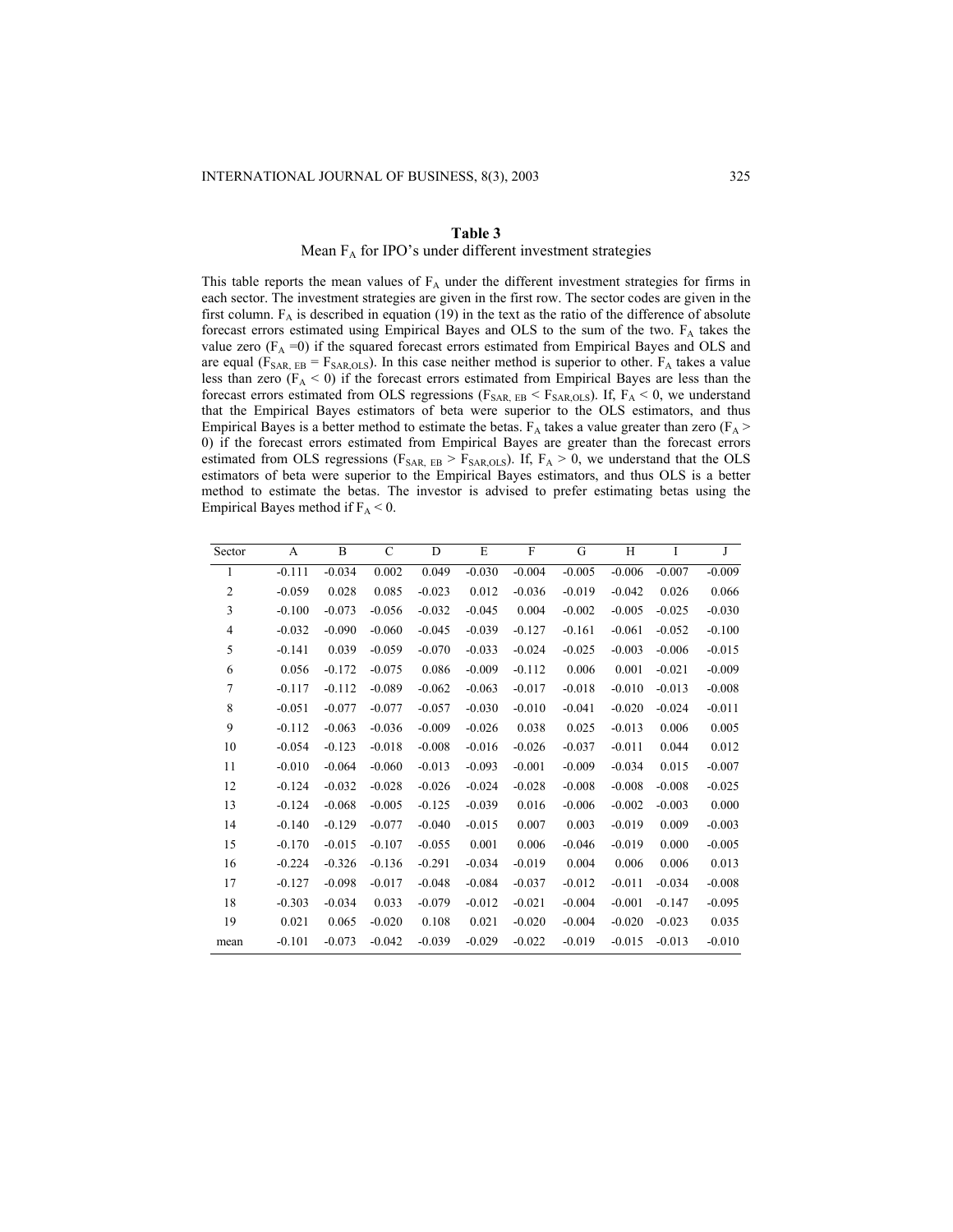Mean  $F_S$  for non-IPO's under different investment strategies

This table reports the mean values of  $F<sub>S</sub>$  under different investment strategies for non-IPO's in each sector. The investment strategies are given in the first row. The sector codes are given in the first column.  $F_S$  is described in equation (18) in the text as the ratio of the difference of the squared forecast errors estimated using Empirical Bayes and OLS to the sum of the two. F<sub>S</sub> takes the value zero  $(F_S = 0)$  if the squared forecast errors estimated from Empirical Bayes and OLS and are equal ( $F_{SSR, EB} = F_{SSR,OLS}$ ). In this case neither method is superior to other.  $F_S$  takes a value less than zero ( $F_S < 0$ ) if the forecast errors estimated from Empirical Bayes are less than the forecast errors estimated from OLS regressions ( $F_{SSR, EB} < F_{SSR,OLS}$ ). If,  $F_S < 0$ , we understand that the Empirical Bayes estimators of beta were superior to the OLS estimators, and thus Empirical Bayes is a better method to estimate the betas.  $F_S$  takes a value greater than zero ( $F_S > 0$ ) if the forecast errors estimated from Empirical Bayes are greater than the forecast errors estimated from OLS regressions ( $F_{SSR, EB} > F_{SSR,OLS}$ ). If,  $F_S > 0$ , we understand that the OLS estimators of beta were superior to the Empirical Bayes estimators, and thus OLS is a better method to estimate the betas. The investor is advised to prefer estimating betas using the Empirical Bayes method if  $F_S$  < 0.

| Sector         | A        | B        | C        | D        | E        | $\mathbf{F}$ | G        | H        | I        | J        |
|----------------|----------|----------|----------|----------|----------|--------------|----------|----------|----------|----------|
| 1              | $-0.171$ | $-0.047$ | $-0.024$ | $-0.009$ | $-0.016$ | $-0.012$     | $-0.005$ | $-0.004$ | $-0.006$ | $-0.009$ |
| $\mathfrak{2}$ | $-0.241$ | $-0.043$ | 0.273    | $-0.066$ | $-0.052$ | $-0.003$     | 0.047    | 0.069    | 0.122    | 0.312    |
| 3              | $-0.155$ | $-0.090$ | $-0.062$ | $-0.041$ | $-0.037$ | $-0.022$     | $-0.009$ | $-0.006$ | $-0.009$ | $-0.004$ |
| 4              | $-0.010$ | $-0.230$ | 0.013    | $-0.049$ | $-0.068$ | $-0.030$     | 0.005    | 0.000    | $-0.005$ | $-0.008$ |
| 5              | $-0.102$ | $-0.056$ | $-0.002$ | $-0.026$ | $-0.014$ | $-0.018$     | $-0.019$ | $-0.015$ | 0.000    | $-0.004$ |
| 6              | $-0.196$ | 0.025    | 0.068    | $-0.030$ | $-0.144$ | $-0.052$     | 0.144    | 0.010    | $-0.016$ | $-0.033$ |
| 7              | $-0.105$ | $-0.092$ | $-0.029$ | $-0.048$ | $-0.034$ | $-0.017$     | $-0.009$ | $-0.007$ | $-0.004$ | $-0.006$ |
| 8              | $-0.119$ | $-0.046$ | $-0.022$ | $-0.025$ | $-0.021$ | 0.018        | $-0.020$ | $-0.016$ | $-0.012$ | $-0.009$ |
| 9              | $-0.117$ | $-0.042$ | $-0.005$ | 0.039    | 0.005    | 0.029        | 0.035    | $-0.002$ | $-0.010$ | $-0.008$ |
| 10             | $-0.080$ | $-0.202$ | $-0.003$ | $-0.038$ | $-0.029$ | $-0.028$     | $-0.011$ | $-0.013$ | 0.048    | 0.011    |
| 11             | 0.001    | 0.038    | 0.156    | 0.059    | 0.055    | 0.012        | $-0.006$ | $-0.045$ | $-0.007$ | $-0.019$ |
| 12             | $-0.128$ | $-0.068$ | $-0.068$ | $-0.038$ | $-0.031$ | $-0.035$     | $-0.026$ | $-0.003$ | $-0.010$ | $-0.005$ |
| 13             | $-0.095$ | $-0.061$ | $-0.025$ | $-0.027$ | $-0.029$ | 0.000        | $-0.007$ | $-0.013$ | $-0.017$ | $-0.001$ |
| 14             | $-0.113$ | $-0.045$ | $-0.054$ | $-0.038$ | $-0.038$ | $-0.018$     | $-0.013$ | 0.001    | 0.000    | $-0.005$ |
| 15             | $-0.038$ | 0.103    | $-0.170$ | $-0.006$ | $-0.008$ | 0.007        | 0.006    | $-0.023$ | 0.002    | $-0.004$ |
| 16             | $-0.029$ | $-0.088$ | $-0.047$ | 0.072    | 0.004    | 0.088        | $-0.003$ | $-0.023$ | 0.008    | $-0.002$ |
| 17             | $-0.131$ | $-0.047$ | $-0.021$ | $-0.019$ | $-0.025$ | $-0.008$     | $-0.017$ | $-0.006$ | $-0.009$ | $-0.009$ |
| 18             | $-0.150$ | $-0.036$ | $-0.005$ | $-0.016$ | 0.008    | $-0.029$     | $-0.009$ | $-0.003$ | 0.070    | $-0.007$ |
| 19             | 0.356    | 0.038    | $-0.001$ | 0.238    | 0.111    | 0.020        | $-0.015$ | $-0.012$ | $-0.015$ | 0.019    |
| Mean           | $-0.085$ | $-0.052$ | $-0.001$ | $-0.004$ | $-0.019$ | $-0.005$     | 0.004    | $-0.006$ | 0.007    | 0.011    |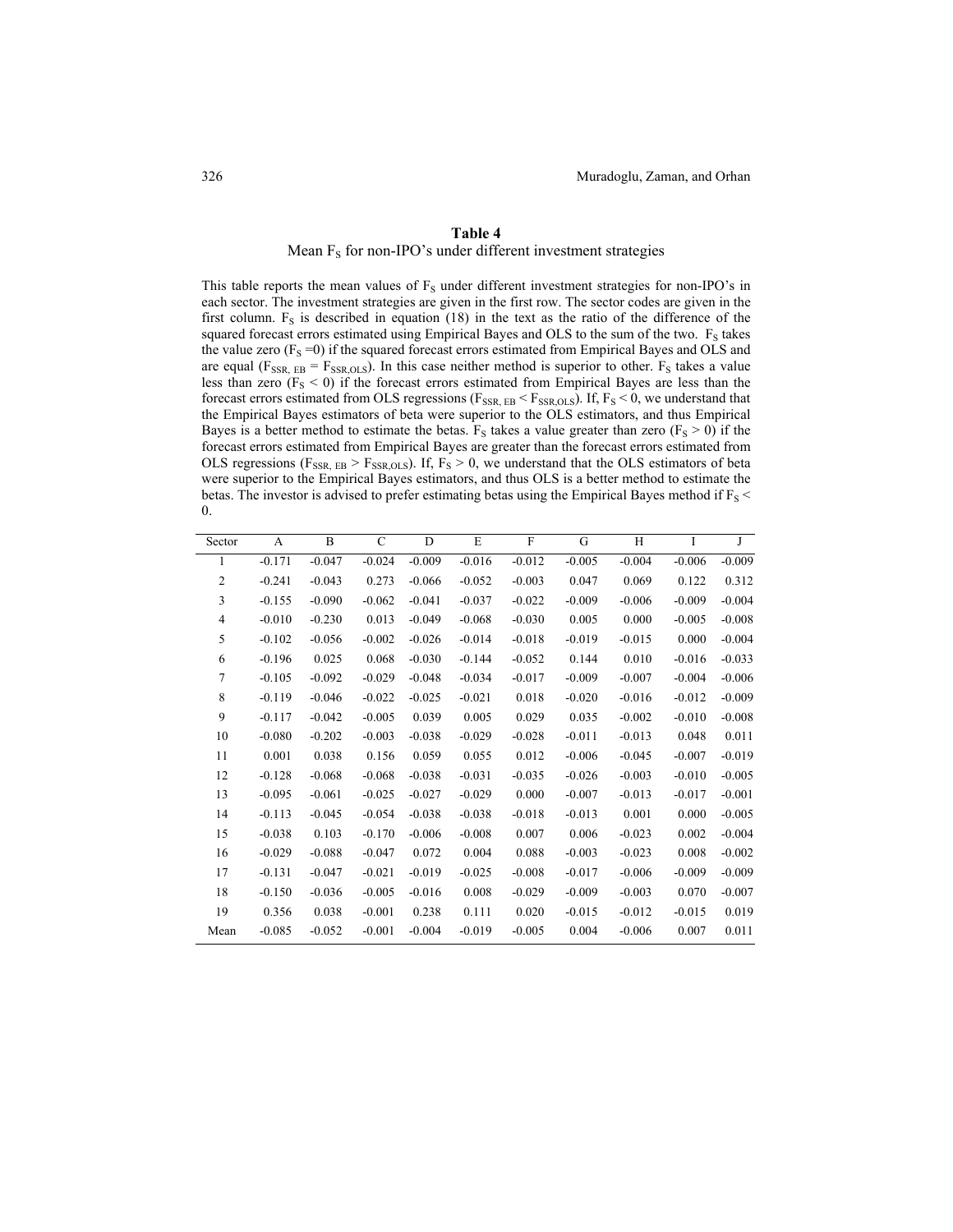# Mean  $F_A$  for non-IPO's under different investment strategies

This table reports the mean values of  $F_A$  under the different investment strategies for non-IPO's in each sector. The investment strategies are given in the first row. The sector codes are given in the first column.  $F_A$  is described in equation (19) in the text as the ratio of the difference of absolute forecast errors estimated using Empirical Bayes and OLS to the sum of the two. FA takes the value zero  $(F_A = 0)$  if the squared forecast errors estimated from Empirical Bayes and OLS and are equal ( $F_{SAR, EB} = F_{SAR,OLS}$ ). In this case neither method is superior to other.  $F_A$  takes a value less than zero  $(F_A \le 0)$  if the forecast errors estimated from Empirical Bayes are less than the forecast errors estimated from OLS regressions ( $F_{SAR, EB} < F_{SAR,OLS}$ ). If,  $F_A < 0$ , we understand that the Empirical Bayes estimators of beta were superior to the OLS estimators, and thus Empirical Bayes is a better method to estimate the betas.  $F_A$  takes a value greater than zero  $(F_A > 0)$  if the forecast errors estimated from Empirical Bayes are greater than the forecast errors estimated from OLS regressions ( $F_{SAR, EB} > F_{SAR,OLS}$ ). If,  $F_A > 0$ , we understand that the OLS estimators of beta were superior to the Empirical Bayes estimators, and thus OLS is a better method to estimate the betas. The investor is advised to prefer estimating betas using the Empirical Bayes method if  $F_A < 0$ .

| Sector         | А        | B        | C        | D        | E        | F        | G        | H        | I        | J        |
|----------------|----------|----------|----------|----------|----------|----------|----------|----------|----------|----------|
| 1              | $-0.092$ | $-0.027$ | $-0.012$ | $-0.010$ | $-0.007$ | $-0.003$ | 0.001    | 0.002    | $-0.002$ | $-0.004$ |
| $\overline{2}$ | $-0.160$ | $-0.003$ | 0.162    | $-0.043$ | $-0.020$ | 0.002    | 0.009    | 0.037    | 0.062    | 0.196    |
| 3              | $-0.090$ | $-0.045$ | $-0.036$ | $-0.024$ | $-0.023$ | $-0.014$ | $-0.006$ | $-0.002$ | $-0.003$ | $-0.003$ |
| $\overline{4}$ | $-0.023$ | $-0.145$ | 0.004    | $-0.032$ | $-0.007$ | $-0.021$ | 0.005    | 0.015    | $-0.003$ | $-0.006$ |
| 5              | $-0.057$ | $-0.034$ | 0.001    | $-0.011$ | $-0.003$ | $-0.009$ | $-0.007$ | $-0.004$ | 0.000    | $-0.002$ |
| 6              | $-0.125$ | 0.005    | 0.001    | $-0.032$ | $-0.102$ | $-0.042$ | 0.070    | 0.002    | $-0.014$ | $-0.019$ |
| 7              | $-0.064$ | $-0.051$ | $-0.016$ | $-0.027$ | $-0.021$ | $-0.011$ | $-0.004$ | $-0.004$ | $-0.002$ | $-0.002$ |
| 8              | $-0.072$ | $-0.022$ | $-0.009$ | $-0.011$ | $-0.006$ | 0.009    | $-0.012$ | $-0.009$ | $-0.007$ | $-0.007$ |
| 9              | $-0.069$ | $-0.022$ | $-0.017$ | 0.020    | 0.003    | 0.021    | 0.026    | $-0.001$ | $-0.004$ | $-0.002$ |
| 10             | $-0.045$ | $-0.103$ | $-0.002$ | $-0.022$ | $-0.022$ | $-0.017$ | $-0.010$ | $-0.006$ | 0.035    | 0.002    |
| 11             | 0.029    | 0.065    | 0.116    | 0.073    | 0.070    | 0.008    | 0.000    | $-0.020$ | 0.001    | $-0.011$ |
| 12             | $-0.068$ | $-0.038$ | $-0.039$ | $-0.011$ | $-0.014$ | $-0.017$ | $-0.016$ | $-0.004$ | $-0.006$ | 0.000    |
| 13             | $-0.053$ | $-0.028$ | $-0.019$ | $-0.017$ | $-0.022$ | $-0.005$ | $-0.005$ | $-0.011$ | $-0.011$ | $-0.002$ |
| 14             | $-0.066$ | $-0.029$ | $-0.026$ | $-0.022$ | $-0.022$ | $-0.009$ | $-0.007$ | 0.000    | 0.003    | $-0.003$ |
| 15             | $-0.015$ | 0.065    | $-0.095$ | $-0.008$ | $-0.005$ | 0.000    | 0.002    | $-0.011$ | 0.001    | $-0.007$ |
| 16             | $-0.017$ | $-0.045$ | $-0.033$ | 0.050    | 0.009    | 0.049    | $-0.002$ | $-0.015$ | 0.004    | $-0.002$ |
| 17             | $-0.078$ | $-0.024$ | $-0.009$ | $-0.008$ | $-0.013$ | $-0.004$ | $-0.009$ | $-0.006$ | $-0.007$ | $-0.007$ |
| 18             | $-0.084$ | $-0.023$ | $-0.004$ | 0.011    | 0.011    | $-0.019$ | 0.000    | 0.001    | 0.036    | $-0.002$ |
| 19             | 0.217    | 0.022    | $-0.004$ | 0.157    | 0.067    | 0.010    | $-0.013$ | $-0.005$ | $-0.006$ | 0.009    |
| Mean           | $-0.049$ | $-0.025$ | $-0.002$ | 0.002    | $-0.007$ | $-0.004$ | 0.001    | $-0.002$ | 0.004    | 0.007    |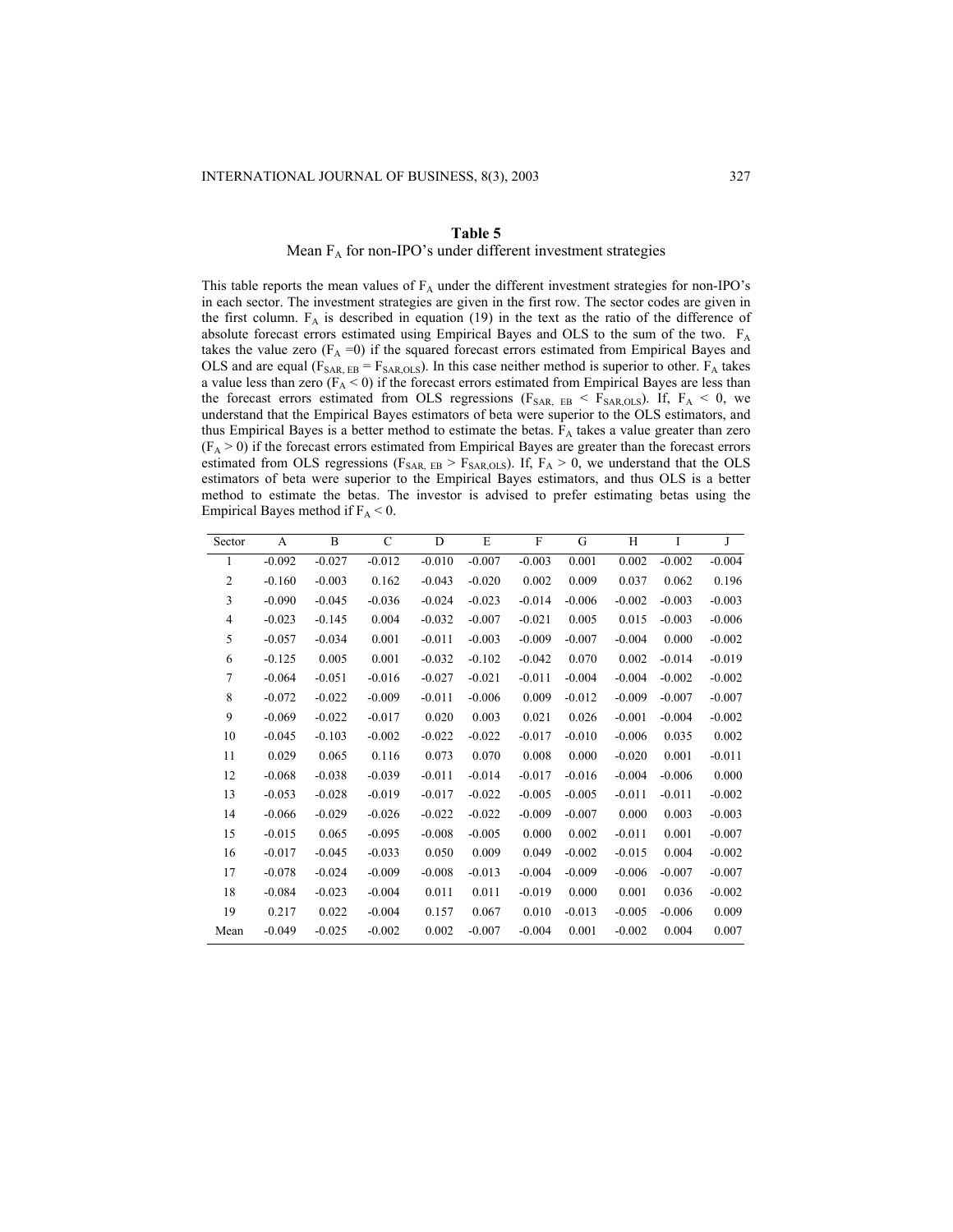Tables 4 and 5 report the mean  $F<sub>S</sub>$  and  $F<sub>A</sub>$  values for seasoned equities. The overall picture is similar to the case of IPO's. Empirical Bayes estimators dominate OLS estimators in general, and for short estimation periods in particular. Table 4 reports that for shorter estimation periods of 5 to 20 days (columns A through D) in 64 out of 76 cases  $F_s < 0$ , indicating that Empirical Bayes is better. Table 5 presents that for the same shorter estimation periods (columns A through D) in 62 out of 76 cases  $F_A$  $\leq 0$ . Also, the values of  $F_S$  and  $F_A$  in columns (A) through (D) of Tables 4 and 5 respectively tend to become smaller, as the estimation period moves from one week (A) to four weeks (D).

The estimation period moves from 1 month (20 days) to 6 months (120 days) and the forecast period is fixed at one month (20 days) in columns (E) through (J) of Tables 4 and 5. In Table 4 we can see that for the estimation period, using 120 days' data,  $F_s$  < *0* in 82 out of 114 cases. In Table 5, for the estimation period using at most 120 days' data  $F_A < 0$  in 78 out of 114 cases.

We are also interested in the success of Empirical Bayes estimators, as the number of firms in a specific sector is increasing when the IPO is launched. The number of firms in each sector is important because we use the beta coefficients of those firms as the priors of Empirical Bayes estimators. In our data set the minimum number of firms in a sector is 3 and the maximum is 28. This gives us an opportunity to observe the successes of the Empirical Bayes estimators when the number of firms in each sector is changing, thus the prior that we used was alternating accordingly. Table 6 is prepared to display  $F<sub>S</sub>$  for IPO's as defined in (19).

Overall, we observe that  $F_s \leq 0$ , indicating that EB dominates OLS. Roughly speaking,  $F<sub>S</sub>$  gets larger when an IPO is introduced to a sector with larger number of firms, indicating that EB is slightly superior to OLS when sector size is larger. However, the effect of sector size is not reported as the estimation period also changes. But, as we have observed in tables 2 and 4,  $F<sub>S</sub>$  also becomes larger at shorter estimation periods.

Table 7 reports the frequencies with which either EB or OLS estimators perform better under alternative investment strategies. We prepared panels 1 and 3 of table 7 for absolute comparisons. For example, in the case of IPO's, take panel 1, for strategy A, where both the estimation and forecast periods are five days. EB performed better than OLS in 75% of the cases. Similarly for strategy J where the estimation and forecast periods are 120 and 20 days respectively, EP performed better than OLS in 63% of the cases. We prepared panels 2 and 4 of Table 7 by ignoring differences between the performances of the two methods up to five percent. For example, take panel 2 of Table 7. In the case of IPO's, and for strategy A, sum of absolute residuals  $(F_{SAR})$  for EB estimates was at least 5% better than the sum of absolute residuals for OLS estimates in 81% of the cases. Similarly, this percentage is 76 for strategy J.

Overall, we observe from table 7 that EB performs much better than OLS in most of the cases. In general, we observe that EB performs better than OLS for both the IPO's and seasoned equities for shorter estimation and forecast horizons. Also the frequency of cases that EB performs better increases as we introduce the 5% benchmark. Sum of absolute residuals from EB estimates are at least 5% better than that of OLS estimates more frequently. For example, take strategy G. For IPO's EB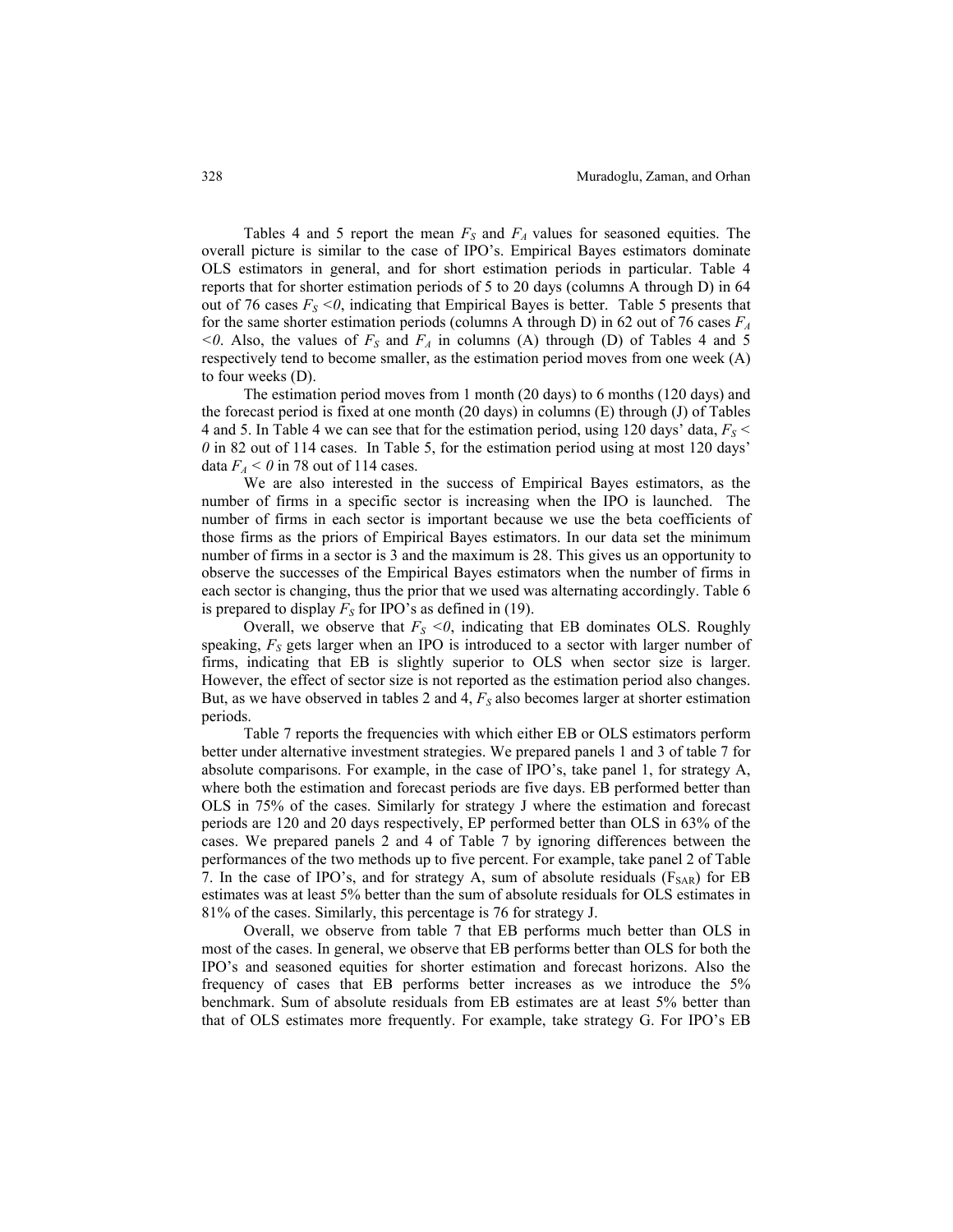performs better than OLS in 61% of the cases. The frequency increases to 75% when we consider only the cases where EB performs at least 5% better than OLS. Similarly, in the case of seasoned equities, EB performs better than OLS in 61% of the cases. However, this frequency increases to 73% when we consider only the cases where EB performs at least 5% better than OLS.

# **Table 6**

# Mean  $F<sub>S</sub>$  for IPO's as sector size changes

This table reports the mean values of  $F_S$  under different investment strategies for firms in sectors with different number of firms when the IPO enters. The number of firms in the sector when the IPO enters is given in the first column. Estimation and forecasting periods are specified in the first row.  $F<sub>S</sub>$  is described in equation (18) in the text as the ratio of the difference of the squared forecast errors estimated using Empirical Bayes and OLS to the sum of the two.  $F<sub>S</sub>$  takes the value zero  $(F<sub>S</sub>=0)$  if the squared forecast errors estimated from Empirical Bayes and OLS and are equal ( $F_{SSR, EB} = F_{SSR,OLS}$ ). In this case neither method is superior to other.  $F_S$  takes a value less than zero ( $F<sub>S</sub> < 0$ ) if the forecast errors estimated from Empirical Bayes are less than the forecast errors estimated from OLS regressions ( $F_{SSR, EB} < F_{SSR,OLS}$ ). If,  $F_S < 0$ , we understand that the Empirical Bayes estimators of beta were superior to the OLS estimators, and thus Empirical Bayes is a better method to estimate the betas.  $F_S$  takes a value greater than zero ( $F_S > 0$ ) if the forecast errors estimated from Empirical Bayes are greater than the forecast errors estimated from OLS regressions ( $F_{SSR, EB} > F_{SSR,OLS}$ ). If,  $F_S > 0$ , we understand that the OLS estimators of beta were superior to the Empirical Bayes estimators, and thus OLS is a better method to estimate the betas. The investor is advised to prefer estimating the betas using the Empirical Bayes method if  $F_S \leq 0$ .

| Number   | A        | B        | C        | D        | E        | F        | G        | H        | I        | J        | Mean     |
|----------|----------|----------|----------|----------|----------|----------|----------|----------|----------|----------|----------|
| of firms |          |          |          |          |          |          |          |          |          |          |          |
| 3        | $-0.134$ | $-0.039$ | $-0.033$ | $-0.010$ | $-0.011$ | $-0.015$ | $-0.037$ | $-0.012$ | $-0.029$ | $-0.013$ | $-0.033$ |
| 4        | $-0.070$ | $-0.047$ | 0.024    | $-0.005$ | $-0.048$ | $-0.021$ | $-0.008$ | $-0.036$ | 0.018    | 0.009    | $-0.018$ |
| 5        | $-0.031$ | $-0.128$ | $-0.038$ | $-0.069$ | $-0.048$ | $-0.049$ | $-0.019$ | $-0.014$ | $-0.025$ | $-0.009$ | $-0.043$ |
| 6        | $-0.117$ | $-0.052$ | $-0.018$ | $-0.032$ | $-0.019$ | $-0.033$ | $-0.033$ | $-0.003$ | $-0.002$ | 0.004    | $-0.031$ |
| 7        | $-0.083$ | $-0.062$ | $-0.099$ | $-0.063$ | $-0.035$ | 0.044    | 0.012    | 0.013    | 0.001    | $-0.043$ | $-0.032$ |
| 8        | $-0.189$ | $-0.040$ | $-0.032$ | $-0.023$ | $-0.026$ | 0.024    | $-0.005$ | $-0.013$ | 0.002    | $-0.002$ | $-0.030$ |
| 9        | $-0.310$ | $-0.059$ | $-0.011$ | 0.030    | 0.016    | $-0.011$ | 0.005    | 0.000    | $-0.006$ | 0.002    | $-0.034$ |
| 10       | $-0.114$ | $-0.028$ | 0.002    | $-0.010$ | $-0.028$ | $-0.042$ | 0.001    | $-0.009$ | $-0.011$ | $-0.014$ | $-0.025$ |
| 11       | $-0.017$ | $-0.041$ | $-0.009$ | 0.024    | $-0.061$ | $-0.024$ | $-0.017$ | $-0.013$ | $-0.064$ | $-0.064$ | $-0.029$ |
| 12       | $-0.123$ | $-0.072$ | $-0.083$ | $-0.035$ | $-0.018$ | $-0.004$ | 0.007    | $-0.011$ | $-0.006$ | $-0.010$ | $-0.036$ |
| 13       | $-0.109$ | $-0.071$ | 0.007    | $-0.050$ | $-0.021$ | $-0.002$ | $-0.018$ | $-0.005$ | 0.008    | $-0.005$ | $-0.027$ |
| 14       | $-0.019$ | $-0.095$ | $-0.089$ | $-0.104$ | $-0.098$ | $-0.003$ | $-0.030$ | $-0.010$ | $-0.028$ | $-0.006$ | $-0.048$ |
| 15       | $-0.052$ | $-0.088$ | $-0.015$ | 0.000    | $-0.023$ | $-0.022$ | 0.000    | $-0.016$ | $-0.002$ | 0.004    | $-0.021$ |
| 16       | $-0.085$ | $-0.035$ | 0.003    | 0.069    | $-0.021$ | 0.031    | $-0.003$ | $-0.006$ | $-0.015$ | $-0.009$ | $-0.007$ |
| 17       | $-0.256$ | $-0.022$ | $-0.042$ | $-0.070$ | $-0.055$ | $-0.007$ | $-0.017$ | $-0.020$ | $-0.002$ | 0.003    | $-0.049$ |
| 18       | $-0.061$ | 0.077    | $-0.092$ | $-0.046$ | $-0.032$ | $-0.007$ | $-0.018$ | 0.003    | $-0.012$ | $-0.006$ | $-0.019$ |
| 19       | $-0.229$ | $-0.255$ | $-0.026$ | $-0.096$ | $-0.105$ | $-0.082$ | $-0.007$ | $-0.065$ | $-0.037$ | $-0.007$ | $-0.091$ |
| 20       | $-0.121$ | $-0.091$ | $-0.074$ | $-0.059$ | $-0.030$ | $-0.011$ | $-0.003$ | $-0.011$ | $-0.006$ | $-0.007$ | $-0.041$ |
| 21       | $-0.100$ | $-0.245$ | $-0.212$ | $-0.132$ | 0.044    | $-0.010$ | 0.001    | $-0.038$ | 0.004    | $-0.008$ | $-0.069$ |
| 23       | $-0.396$ | $-0.205$ | $-0.267$ | $-0.146$ | $-0.118$ | $-0.067$ | $-0.068$ | $-0.005$ | 0.002    | $-0.005$ | $-0.127$ |
| 24       | $-0.213$ | $-0.058$ | $-0.026$ | $-0.056$ | $-0.108$ | $-0.020$ | $-0.017$ | $-0.011$ | 0.009    | $-0.009$ | $-0.051$ |
| 28       | $-0.204$ | $-0.234$ | 0.054    | 0.027    | $-0.226$ | $-0.007$ | $-0.127$ | $-0.017$ | 0.012    | $-0.022$ | $-0.074$ |
| Mean     | $-0.138$ | $-0.086$ | $-0.049$ | $-0.039$ | $-0.049$ | $-0.015$ | $-0.018$ | $-0.014$ | $-0.009$ | $-0.010$ |          |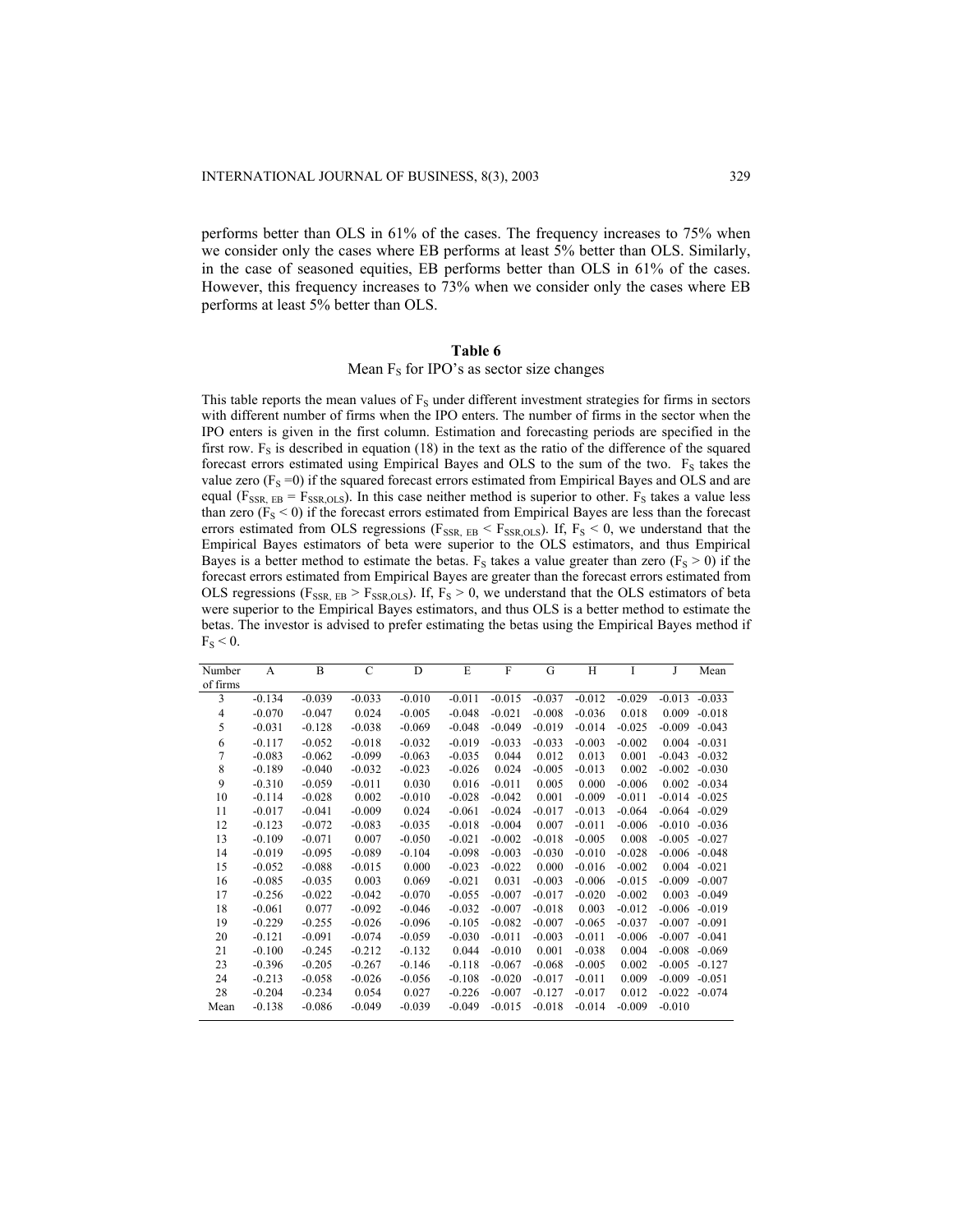#### Comparison of EB and OLS estimators using frequencies of better performance

In this table we report the frequencies with which EB estimation outperforms the OLS estimation. The investment strategies are given in the first row from A through J. We grouped the results into three. The first group reports the cases whereby Empirical Bayes estimators and the OLS estimators had smaller  $F_{SAR}$  (sum of absolute residuals), respectively. The second group reports the cases for IPO's whereby Empirical Bayes estimators and the OLS estimators had FSAR values smaller by at least 5%, respectively. The third group reports the number of cases whereby for seasoned equities, Empirical Bayes estimators and the OLS estimators had smaller  $F_{SAR}$  (sum of absolute residuals), respectively. The fourth group reports the number of cases for seasoned equities whereby Empirical Bayes estimators and the OLS estimators had F<sub>SAR</sub> values smaller by at least 5%, respectively. For each group, the first rows shows the number of cases where  $F_{SAR}$  $_{EB}$  <  $F_{SAR, OLS}$ , the second row shows the number of cases where  $F_{SAR, EB}$  >  $F_{SAR, OLS}$ , and the third row shows the percentage of cases where  $F_{\text{SAR, EB}} < F_{\text{SAR, OLS}}$ .

|                            | Investment strategies |      |      |      |      |      |      |      |      |      |
|----------------------------|-----------------------|------|------|------|------|------|------|------|------|------|
|                            | А                     | B    | C    | D    | E    | F    | G    | H    |      | J    |
| $\rm IPO's$                |                       |      |      |      |      |      |      |      |      |      |
| EB was better              | 179                   | 167  | 140  | 141  | 161  | 135  | 128  | 134  | 135  | 138  |
| OLS was better             | 61                    | 67   | 81   | 76   | 57   | 81   | 83   | 74   | 81   | 81   |
| %EB was better             | 75%                   | 71%  | 63%  | 65%  | 74%  | 63%  | 61%  | 64%  | 63%  | 63%  |
| $\rm IPO's$                |                       |      |      |      |      |      |      |      |      |      |
| EB was at least 5% better  | 155                   | 130  | 108  | 122  | 105  | 57   | 57   | 48   | 35   | 31   |
| OLS was at least 5% better | 36                    | 50   | 54   | 42   | 32   | 25   | 19   | 16   | 15   | 10   |
| %EB was at least 5% better | 81%                   | 72%  | 67%  | 74%  | 77%  | 70%  | 75%  | 75%  | 70%  | 76%  |
| <b>Seasoned Equities</b>   |                       |      |      |      |      |      |      |      |      |      |
| EB was better              | 1429                  | 1249 | 1185 | 1163 | 1211 | 1197 | 1143 | 1119 | 1100 | 1070 |
| OLS was better             | 521                   | 695  | 709  | 718  | 678  | 688  | 731  | 747  | 788  | 809  |
| %EB was better             | 73%                   | 64%  | 63%  | 62%  | 64%  | 64%  | 61%  | 60%  | 58%  | 57%  |
| Seasoned equities          |                       |      |      |      |      |      |      |      |      |      |
| EB was at least 5% better  | 1045                  | 894  | 694  | 685  | 590  | 383  | 291  | 188  | 183  | 156  |
| OLS was at least 5% better | 278                   | 370  | 356  | 390  | 224  | 144  | 108  | 102  | 84   | 74   |
| %EB was at least 5% better | 79%                   | 71%  | 66%  | 64%  | 72%  | 73%  | 73%  | 65%  | 69%  | 68%  |

#### **VI. CONCLUDING REMARKS**

This paper introduces EB as an alternative estimation procedure to estimate betas in the case of IPO's. In this instance, it is extremely difficult to estimate betas using traditional analysis of historical data mainly due to the limited number of observations on the stock prices. However, the practical need remains as portfolio managers want to use the same intuition applied to other stocks. Despite empirical considerations, CAPM is still a straightforward simple-to-implement model to value risky assets while at the same time being strong in theoretical foundations.

We use Empirical Bayes method to circumvent the estimation problem in IPO's by using the price of other stocks in the same sector as priors. Using sector information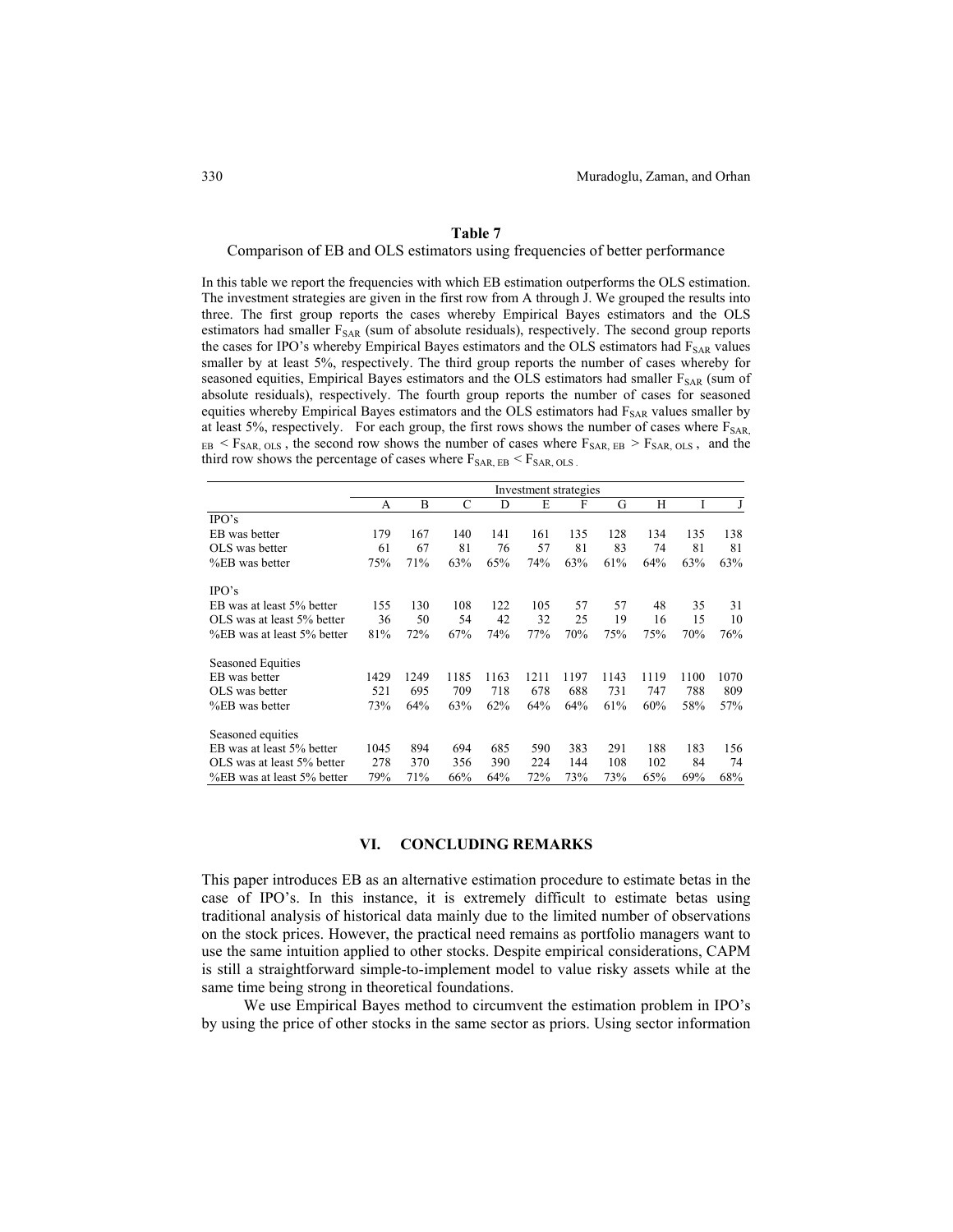as prior enables us to employ a single factor rather than a multi-factor alternative. This way we do not deviate from the intuition behind CAPM, that IPO's similar to seasoned equities, should be evaluated in a portfolio context, rather than in isolation. At the same time we keep the application as simple as possible. We still use the index as a representation of the market and calculate risk as the sensitivity of stock to changes in the market. We introduce Empirical Bayes as a method of adjustment whereby prices of stocks in the sector that an initial public offering is made are used as prior information.

We have run more than twenty thousand regressions to calculate betas using alternative estimation periods. Empirical Bayes estimates are compared to the traditional ordinary least squares on three grounds. We used ten different estimation/forecast period pairs to calculate. We calculated two different forecast error measures, one magnifying large errors and the next being neutral to the size of the error. Finally, we compared the performance of EBE and OLS in estimating betas for IPO's as well as seasoned equities.

Empirical Bayes estimators dominate OLS estimators. However, the level of domination diminishes as the estimation period becomes longer and the number of observations used in the regression increases. The main reason behind this is the progress of OLS performance as the number of observations in the estimations increase. Empirical Bayes estimators do not deteriorate. For shorter estimation and forecast horizons Empirical Bayes estimators perform better than the OLS not only for the IPO's but also for the seasoned equity offerings.

The number of firms in each sector was important in this study because we use the beta coefficients of those firms as the priors of Empirical Bayes estimators. This gives us an opportunity to observe the successes of the Empirical Bayes estimators when the number of firms in each sector is changing, thus the prior that we used was alternating accordingly. When an IPO is introduced to a sector with larger number of firms, Empirical Bayes estimators are slightly superior to OLS estimates and this is more pronounced for shorter estimation periods.

Results reveal that overall, Empirical Bayes estimates perform better than OLS estimates. Besides, Empirical Bayes is more successful for shorter estimation periods, for IPO's rather than seasoned equities and for IPO's introduced into larger sectors rather than smaller ones. All of these attributes make EB an excellent technique to estimate betas for IPO's. This gives portfolio managers an exceptional opportunity to treat IPO's with the same intuition that they treat other stocks.

Empirical Bayes estimates is an outstanding method to avoid the trade off between the practical need to for a straightforward measure of systematic risk and empirical problems encountered in the case of IPO's. It gives market professionals the opportunity to use the same measure of market risk for calculating expected returns for both the IPO's and seasoned issues. The intuition behind the CAPM can thus be applied to all the securities that are used in a portfolio context.

The EB method used in this study can be executed within the Hierarchical Bayes framework that requires more complicated calculations and computer program coding. The Hierarchical Bayes procedure is different from the empirical one in estimating the hyperparameters. This method employs the Bayesian procedure to estimate the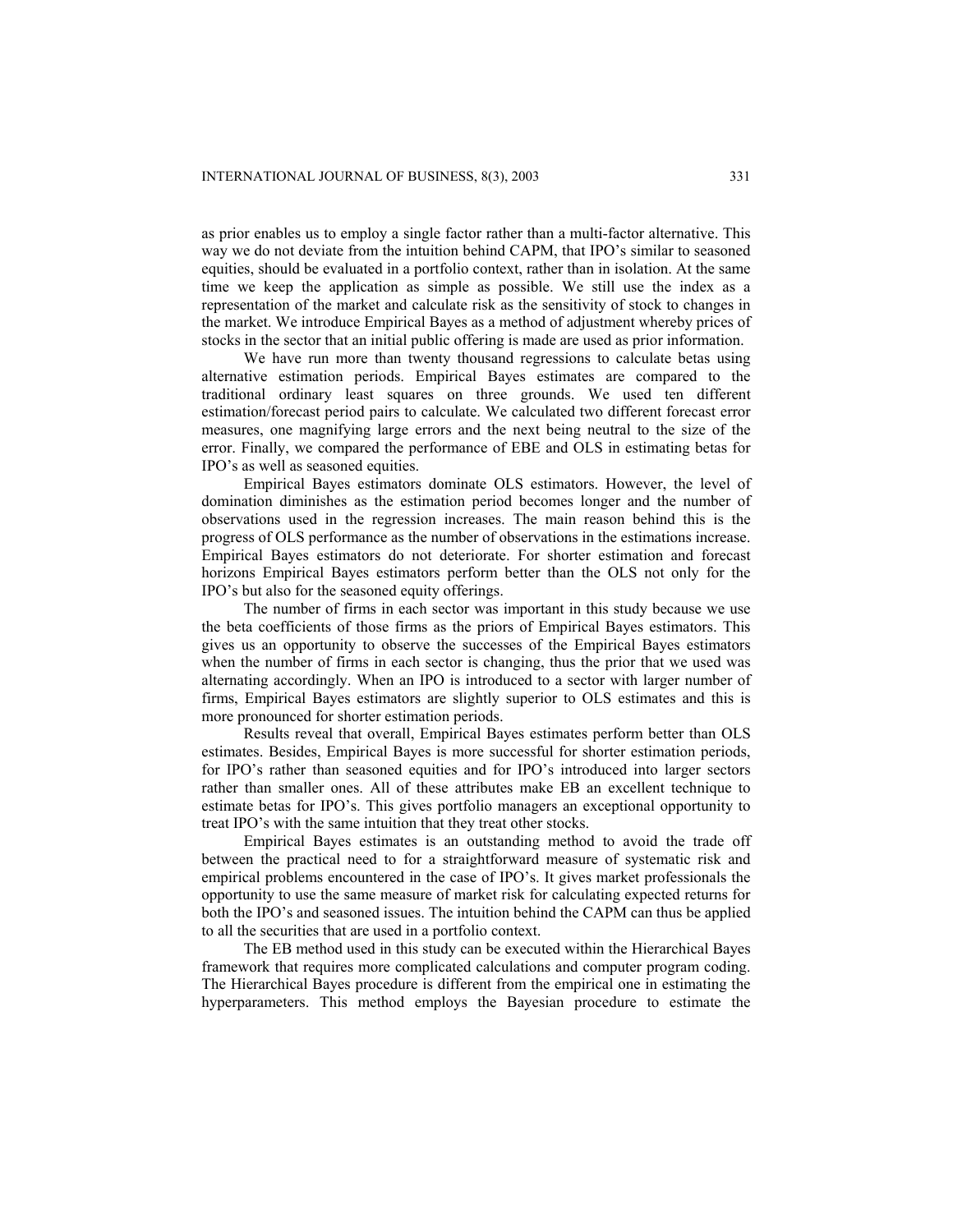hyperparameters instead of the ML, OLS, or MOM. We retain the Hierarchical Bayes method, which is beyond the scope of this paper, for future research.

## **NOTES**

- 1. See Fama (1991) for a review of related literature and Fama and French (1996) for further evidence that beta alone cannot explain expected returns
- 2. We drop subscript i which denotes the specific stock for the sake of simplicity in the following equations. N denotes the number of firms.
- 3. The algorithm of the GAUSS program used in this study is given in Appendix 1. The program itself is available from the authors upon request.
- 4. For a review of literature on ISE, refer to Müradoglu (2000).
- 5. The list of sectors and the number of firms in each sector are given in Appendix 2.

#### **REFERENCES**

- Berra, A.K. and S. Kannan, 1986, An Adjustment Procedure for Predicting Systematic Risk, *Journal of Applied Econometrics*, 1, 317-332.
- Dimson, E., 1979, Risk Measurement When Shares are Subject to Infrequent Trading, *Journal of Financial Economics*, 7, 197-226.
- Fama, E.F.1991, Efficient Capital Markets II, *The Journal of Finance*, 46, 1575-1617.
- Fama, F.E. and K.R. French, 1992, The Cross Section of Expected Returns, *Journal of Finance*, 47, 427-465.
- Fama, F.E. and K.R. French, 1996, The CAPM is Wanted, Dead or Alive, *Journal of Finance*, 51, 1947-1958.
- Fama, F.E. and K.R. French, 1997, Industry Cost of Equity, *Journal of Financial Economics*, 43, 153-194.
- Fama, F.E. and J.D. MacBeth, 1973, Risk, Return and Equilibrium: Empirical Tests, *Journal of Political Economy*, 81, 607-636.
- Karolyi, A.G., 1992, Predicting Risk: Some New Generalizations, *Management Science*, 38/1, 57-74.
- Litner, J., 1965, The Valuation of Risky Assets and the Selection of Risky Assets in Stock Portfolios and Capital Budgets, *Review of Economics and Statistics*, 47, 13- 37.
- Markowitz, H., 1959, *Portfolio Selection; Efficient Diversification of Investments*, New York:Wiley.
- Muradoglu, G., 2000, "Turkish Stock Market: Anomalies and Profit Opportunities," *Security Market Imperfections in Worldwide Equity Markets*, Ed. D. Keim and W. Ziemba, Cambridge University Press, 364-390.
- Pastor, L. and R. Stambaugh, 1999, Cost of Equity Capital and Model Mispricing, *Journal of Finance*, 54, 67-121.
- Roll, R. and S.A. Ross, 1984, On the Cross Sectional Relation Between Expected Returns and Betas, *Journal of Finance*, 49, 101-122.
- Sharpe, W.F., 1964, Capital Asset Prices: A Theory of Market Equilibrium under Conditions of Risk, *Journal of Finance*, 19, 425-422.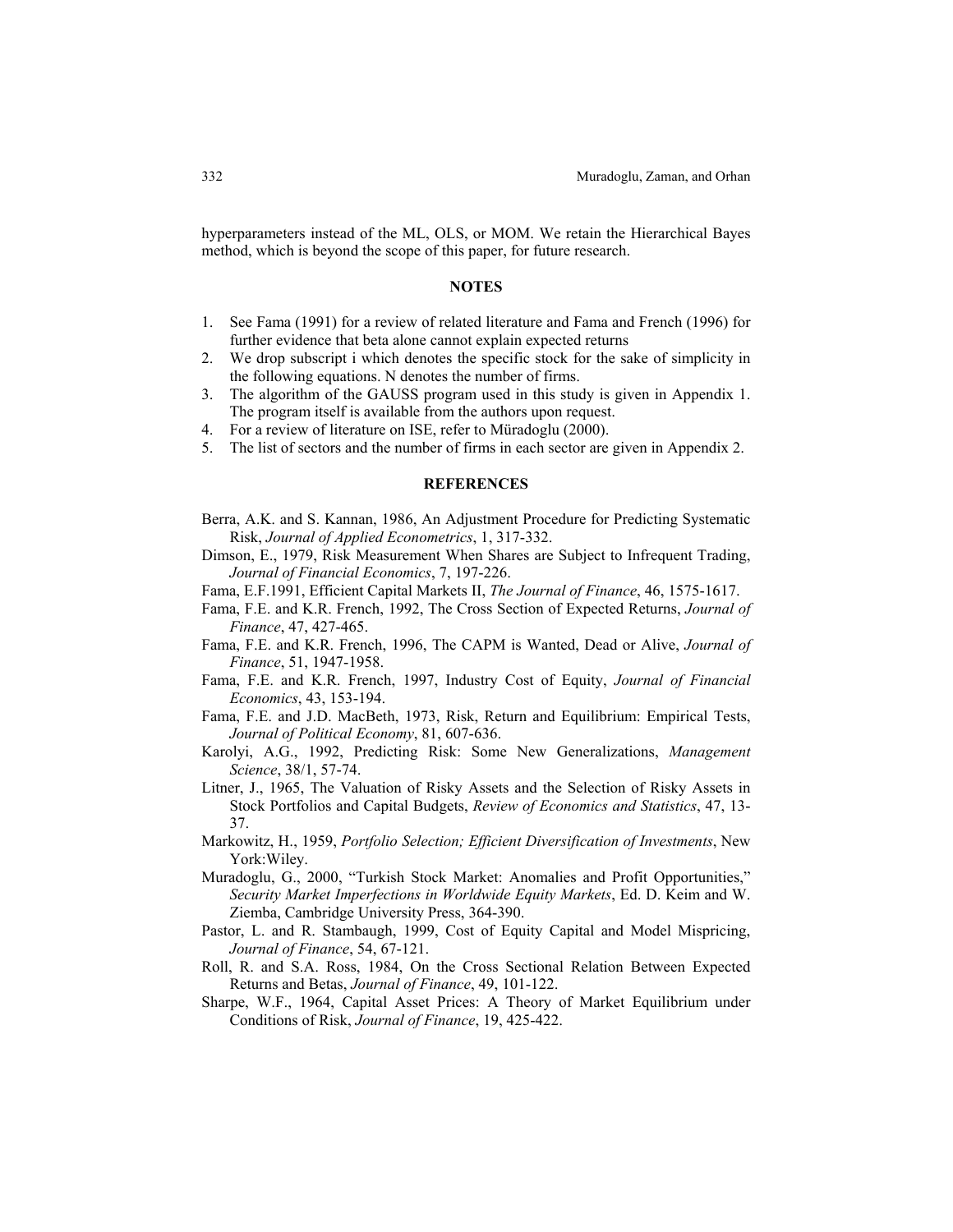- Siegel, A.F., 1995, Measuring Systematic Risk Using Implicit Beta, *Management Science*, 41, 124-128.
- Stambaugh, R., 1982, On the Exclusion of Assets from Tests of the Two-Parameter Model: A Sensitivity Analysis, *Journal of Financial Economics*, 10, 237-268.
- Stambaugh, R., 1997, Analyzing Investments whose Histories Differ in Length, *Journal of Financial Economics*, 45, 285-331.
- Tinic, S.M. and R.R.West, 1986, Marketability of Common Stocks in Canada and the USA: A Comparison of Dealer versus Agent Dominated Markets, *Journal of Finance*, 29, 729-746.
- Vazicek, O., 1973, A Note on Using Cross-Sectional information in Bayesian Estimation of Security Betas, *Journal of Finance*, 28, 1233-39.
- Wittkemper, H.G. and M. Steiner, 1996, Using Neural Networks to Forecast the Systematic Risk of Stocks, *European Journal of Operational Research*, 90, 577- 588.
- Zaman, A., 1996, *Statistical Foundations of Econometric Techniques,* Academic Press.